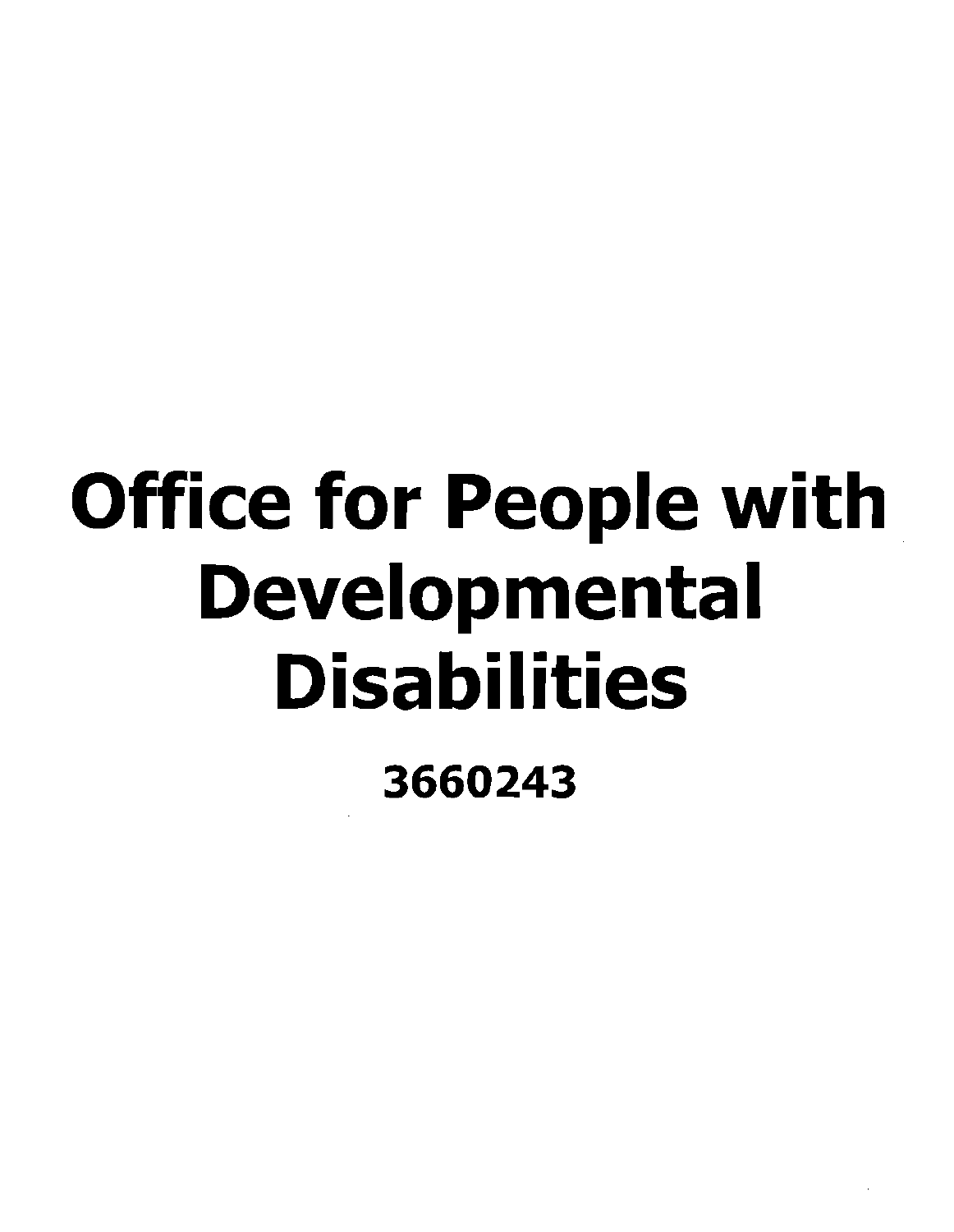AC 3272-S (Effective 4/12)

#### **FORM B**

### **New York State Consultant Services Contractor's Annual Employment Report**

Report Period: April 1, 2017 to March 31, 2018

| Contracting State Agency Name: OPWDD                                           |                                  |                                  |                                                    |  |
|--------------------------------------------------------------------------------|----------------------------------|----------------------------------|----------------------------------------------------|--|
| Contract Number: C023880                                                       | Agency Business Unit: OPD01      |                                  |                                                    |  |
| Contract Term: 1/1/2011 to 7/31/2017                                           |                                  | Agency Department ID: 3660243    |                                                    |  |
| Contractor Name: Toski & Co., CPAs, P.C.                                       |                                  |                                  |                                                    |  |
| Contractor Address: 6390 Main Street, Suite 200, Williamsville, New York 14221 |                                  |                                  |                                                    |  |
| Description of Services Being Provided: Auditing Services                      |                                  |                                  |                                                    |  |
|                                                                                |                                  |                                  |                                                    |  |
|                                                                                |                                  |                                  |                                                    |  |
| Scope of Contract (Choose one that best fits):                                 |                                  |                                  |                                                    |  |
| $\exists$ Evaluation<br>$\Box$ Research<br>$\square$ Analysis                  | Training                         |                                  |                                                    |  |
| Data Processing<br>Computer Programming                                        |                                  | Other IT consulting              |                                                    |  |
| Architect Services<br>Engineering                                              | □ Surveying                      | Environmental Services           |                                                    |  |
| <b>Health Services</b><br>Mental Health Services                               |                                  |                                  |                                                    |  |
| Accounting<br><b>□</b> Auditing                                                | $\Box$ Legal<br>$\Box$ Paralegal | Other Consulting                 |                                                    |  |
| <b>Employment Category</b>                                                     | Number of<br><b>Employees</b>    | Number of<br><b>Hours Worked</b> | <b>Amount Payable</b><br><b>Under the Contract</b> |  |
| 13-2011.02 Auditors                                                            | 27.00                            | 8,279.02                         | \$686,634.20                                       |  |
|                                                                                | 000                              | 000                              | \$0.00                                             |  |
|                                                                                | 0.00                             | 0.00                             | \$0.00                                             |  |
|                                                                                | 0.00                             | 0.00                             | \$0.00                                             |  |
|                                                                                | 0.00                             | 0.00                             | \$0.00                                             |  |
|                                                                                | 0.00                             | 0.00                             | \$0.00                                             |  |
|                                                                                | 0.00                             | 0.00                             | \$0.00                                             |  |
|                                                                                | 0.00                             | 0.00                             | \$0.00                                             |  |
|                                                                                | 0.00                             | 0.00                             | \$0.00                                             |  |
|                                                                                | 0.00                             | 0.00                             | \$0.00                                             |  |
|                                                                                | 0.00                             | 0.00                             | \$0.00                                             |  |
|                                                                                | 0.00                             | 0.00                             | \$0.00                                             |  |
|                                                                                | 0.00                             | 0.00                             | \$0.00                                             |  |
| Total this Page                                                                | 27 00                            | 8,279.02                         | \$686,634.20                                       |  |
| <b>Grand Total</b>                                                             | 27.00                            | 8,279                            | \$686,634.20                                       |  |

Name of person who prepared this report: Douglas E. Zimmerman, CPA

Title: Managing Director Preparer's Signature:

Date Prepared: 4/25/2018

Phone #: (716) 634-0700

(Use additional pages, if necessary)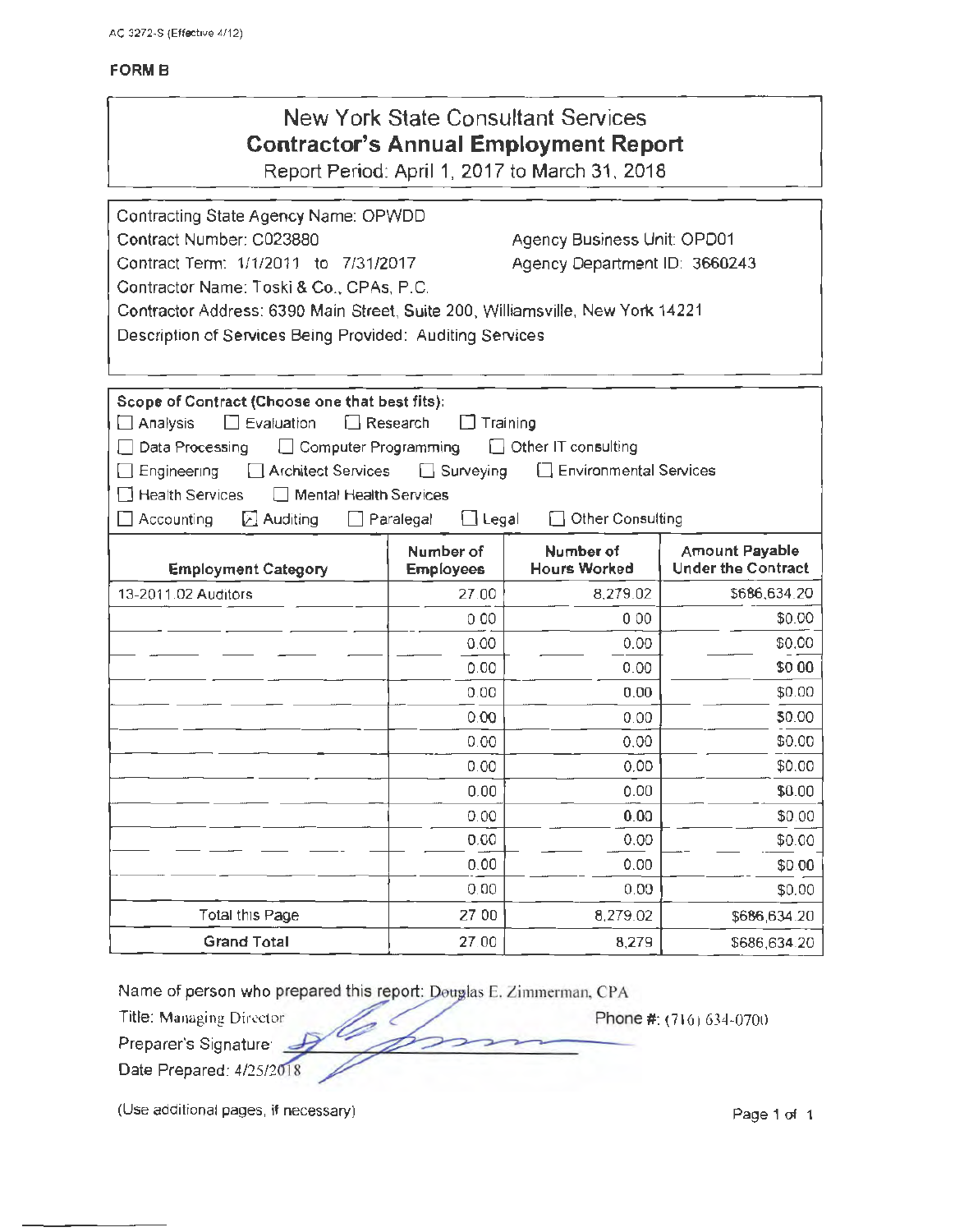| New York State Consultant Services<br><b>Contractor's Annual Employment Report</b><br>Report Period: April 1, 2017 to March 31, 2018                                                                                                                                                                                                                                                                                                               |                                          |                                  |                                                    |  |  |  |
|----------------------------------------------------------------------------------------------------------------------------------------------------------------------------------------------------------------------------------------------------------------------------------------------------------------------------------------------------------------------------------------------------------------------------------------------------|------------------------------------------|----------------------------------|----------------------------------------------------|--|--|--|
| Contracting State Agency Name: OPWDD<br>Contract Number: C024583<br>Agency Business Unit: OPD01<br>Contract Term: 04/01/2014 to 03/30/2019<br>Agency Department ID: 3660243<br>Contractor Name: Karl Heiner Statistical Consulting, Ltd<br>Contractor Address: 1739 Athol Road, Schenectady, NY 12308<br>Description of Services Being Provided: Statistical consulting                                                                            |                                          |                                  |                                                    |  |  |  |
| Scope of Contract (Choose one that best fits):<br>$\boxtimes$ Analysis<br>Evaluation<br>Research<br>Training<br>$\Box$ Data Processing<br>Computer Programming<br>$\Box$ Other IT consulting<br>Engineering<br><b>Architect Services</b><br>$\Box$ Surveying<br><b>Environmental Services</b><br><b>Health Services</b><br>□ Mental Health Services<br>$\Box$ Accounting<br>$\Box$ Auditing<br>$\Box$ Paralegal<br>Legal<br>Other Consulting<br>Ιł |                                          |                                  |                                                    |  |  |  |
| <b>Employment Category</b>                                                                                                                                                                                                                                                                                                                                                                                                                         | <b>Number of</b><br><b>Employees</b>     | Number of<br><b>Hours Worked</b> | <b>Amount Payable</b><br><b>Under the Contract</b> |  |  |  |
| Statistician                                                                                                                                                                                                                                                                                                                                                                                                                                       | 1.00                                     | 85.40                            | \$17,080.00                                        |  |  |  |
| <b>WBE Subcontractor Statistician</b>                                                                                                                                                                                                                                                                                                                                                                                                              | 1.00                                     | 36.60                            | \$7,320.00                                         |  |  |  |
|                                                                                                                                                                                                                                                                                                                                                                                                                                                    | 0.00                                     | 0.00                             | \$0.00                                             |  |  |  |
|                                                                                                                                                                                                                                                                                                                                                                                                                                                    | 0.00                                     | 0.00                             | \$0.00                                             |  |  |  |
|                                                                                                                                                                                                                                                                                                                                                                                                                                                    | 0.00                                     | 0.00                             | \$0.00                                             |  |  |  |
|                                                                                                                                                                                                                                                                                                                                                                                                                                                    | 0.00                                     | 0.00                             | \$0.00                                             |  |  |  |
|                                                                                                                                                                                                                                                                                                                                                                                                                                                    | 0.00                                     | 0.00                             | \$0.00                                             |  |  |  |
|                                                                                                                                                                                                                                                                                                                                                                                                                                                    | \$0.00<br>0.00<br>0.00                   |                                  |                                                    |  |  |  |
|                                                                                                                                                                                                                                                                                                                                                                                                                                                    | \$0.00<br>0.00<br>0.00<br>\$0.00<br>0.00 |                                  |                                                    |  |  |  |
|                                                                                                                                                                                                                                                                                                                                                                                                                                                    | 0.00<br>\$0.00<br>0.00<br>0.00           |                                  |                                                    |  |  |  |
|                                                                                                                                                                                                                                                                                                                                                                                                                                                    | 0.00                                     | 0.00                             | \$0.00                                             |  |  |  |
|                                                                                                                                                                                                                                                                                                                                                                                                                                                    | 0.00                                     | 0.00                             | \$0.00                                             |  |  |  |
| <b>Total this Page</b>                                                                                                                                                                                                                                                                                                                                                                                                                             | 2.00                                     | 122.00                           | \$24,400.00                                        |  |  |  |
| <b>Grand Total</b>                                                                                                                                                                                                                                                                                                                                                                                                                                 | 2.00                                     | 122                              | \$24,400.00                                        |  |  |  |

Name of person who prepared this report: Karl Heiner

Title: President .

Preparer's Signature: *-":\_, ·ft.....,.!rftl'-,f..lrb.L,,.....=...,,,,,,,,\_\_,""...,......---------* Date Prepared: 05/14/2018

Phone#: (518) 374-3689

(Use additional pages, if necessary) example the control of the Page 1 of 1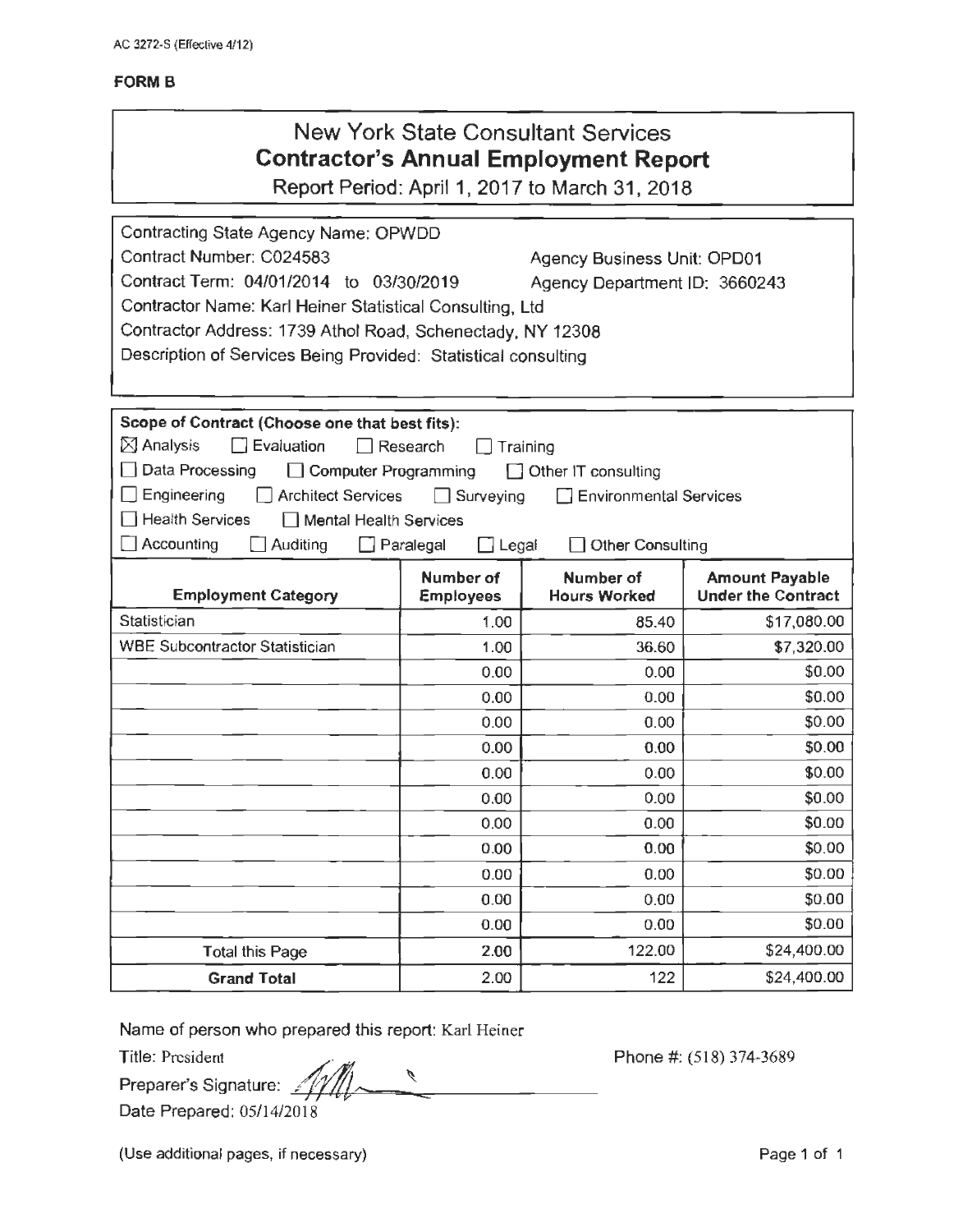#### New York State Consultant Services Contractor's Annual Employment Report

Report Period: April 1, 2018 to March 31. 2019

| Contracting State Agency Name: Office For People w/Dev. Dischilities                                                                          |                               |                                  |                                                    |  |
|-----------------------------------------------------------------------------------------------------------------------------------------------|-------------------------------|----------------------------------|----------------------------------------------------|--|
| Contract Number: CLCO002<br>Agency Business Unit: OPDOL                                                                                       |                               |                                  |                                                    |  |
| Agency Department ID. 3660243<br>Contract Term: 3/25/2018 to 3/31/2019                                                                        |                               |                                  |                                                    |  |
| Contractor Name: Winston & Strawn LLP                                                                                                         |                               |                                  |                                                    |  |
| <b>Contractor Address:</b><br>200 Park Avenue<br>New York, NY 10166                                                                           |                               |                                  |                                                    |  |
| Description of Services Being Provided: Legal representation of JCOPE in The November Team et al. v.<br>JCOPE, Index No. 16 Civ. 1739 (SDNY). |                               |                                  |                                                    |  |
|                                                                                                                                               |                               |                                  |                                                    |  |
| Scope of Contract (Choose one that best fits):                                                                                                |                               |                                  |                                                    |  |
| Analysis<br>Evaluation                                                                                                                        | Research                      | Training                         |                                                    |  |
|                                                                                                                                               |                               |                                  |                                                    |  |
| Data Processing                                                                                                                               | Computer Programming          | □Other IT consulting             |                                                    |  |
| Engineering<br><b>Architect Services</b>                                                                                                      | Surveying<br>L                |                                  | <b>Environmental Services</b>                      |  |
| <b>Health Services</b>                                                                                                                        | Mental Health Services        |                                  |                                                    |  |
| Accounting<br>Auditing                                                                                                                        | Paralegal                     | X Legal                          | Other Consulting                                   |  |
|                                                                                                                                               |                               |                                  |                                                    |  |
| <b>Employment Category</b>                                                                                                                    | Number of<br><b>Employees</b> | Number of<br><b>Hours Worked</b> | <b>Amount Payable</b><br><b>Under the Contract</b> |  |
| Attorney                                                                                                                                      | 4.00                          | 461.50                           | \$300,000.00                                       |  |
|                                                                                                                                               | 0.00                          | 0.00                             | \$0.00                                             |  |
| 0.00<br>0.00<br>\$0.00                                                                                                                        |                               |                                  |                                                    |  |
|                                                                                                                                               | 0.00<br>\$0.00<br>0.00        |                                  |                                                    |  |
|                                                                                                                                               | 0.00                          | 0.00                             | \$0.00                                             |  |
|                                                                                                                                               | 0.00                          | 0.00                             | \$0.00                                             |  |
|                                                                                                                                               | 0.00                          | 0.00                             | \$0.00                                             |  |
|                                                                                                                                               | 0.00                          | 0.00                             | \$0.00                                             |  |
|                                                                                                                                               | 0.00                          | 0.00                             | \$0.00                                             |  |
|                                                                                                                                               | 0.00                          | 0.00                             | \$0.00                                             |  |
| Total this page                                                                                                                               | 4.00                          | 461.5                            | \$300,000.00                                       |  |
| <b>Grand Total</b>                                                                                                                            | 4.00                          | 461                              | \$300,000.00                                       |  |
| Name of person who prepared this report:                                                                                                      | Seth E. Spitzer               |                                  |                                                    |  |
| Title:<br>Partner                                                                                                                             |                               | Phone #:                         | (212) 294-5375                                     |  |
| Preparer's Signature:                                                                                                                         |                               |                                  |                                                    |  |
| Date Prepared: 4/23/2018                                                                                                                      |                               |                                  |                                                    |  |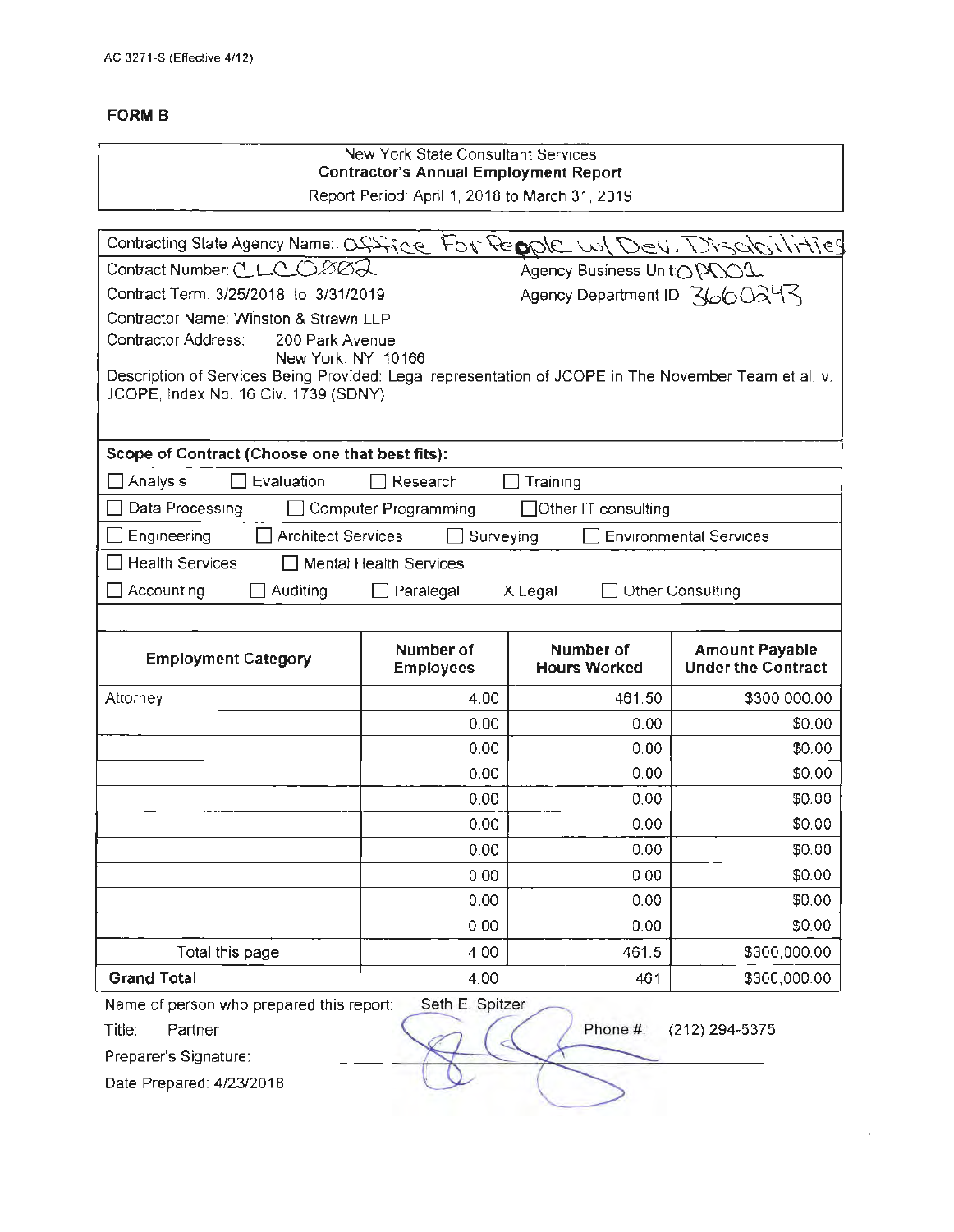#### New York State Consultant Services **Contractor's Annual Employment Report**

Report Period: April 1, 2017 to March 31, 2018.

| Contracting State Agency Name: NYS ITS/OPWDD                                   |                               |   |                                  |                                                    |  |  |
|--------------------------------------------------------------------------------|-------------------------------|---|----------------------------------|----------------------------------------------------|--|--|
| Agency Business Unit: 08701<br>Contract Number: PH65771 03-02244               |                               |   |                                  |                                                    |  |  |
| Contract Term: 4/27/15 to 4/26/15                                              |                               |   |                                  | Agency Department ID: 3660243                      |  |  |
| Contractor Name: GCOM Software LLC                                             |                               |   |                                  |                                                    |  |  |
| Contractor Address:<br>24 Madison Avenue Ext.                                  |                               |   |                                  |                                                    |  |  |
| Albany NY 12203<br>Description of Services Being Provided: Consulting Services |                               |   |                                  |                                                    |  |  |
|                                                                                |                               |   |                                  |                                                    |  |  |
| Scope of Contract (Choose one that best fits):                                 |                               |   |                                  |                                                    |  |  |
|                                                                                |                               |   |                                  |                                                    |  |  |
| Analysis<br>Evaluation                                                         | Research                      |   | Training                         |                                                    |  |  |
| Data Processing                                                                | ⊠ Computer Programming        |   | Other IT consulting              |                                                    |  |  |
| Engineering<br><b>Architect Services</b>                                       |                               |   | Surveying                        | <b>Environmental Services</b>                      |  |  |
| <b>Health Services</b>                                                         | <b>Mental Health Services</b> |   |                                  |                                                    |  |  |
| Accounting<br>Auditing                                                         | $\Box$ Paralegal              |   | $\Box$ Legal                     | □ Other Consulting                                 |  |  |
|                                                                                |                               |   |                                  |                                                    |  |  |
| <b>Employment Category</b>                                                     | Number of<br><b>Employees</b> |   | Number of<br><b>Hours Worked</b> | <b>Amount Payable</b><br><b>Under the Contract</b> |  |  |
| 15-1131.00                                                                     |                               | 1 | 148.5                            | 14107.50                                           |  |  |
|                                                                                |                               |   |                                  |                                                    |  |  |
|                                                                                |                               |   |                                  |                                                    |  |  |
|                                                                                |                               |   |                                  |                                                    |  |  |
|                                                                                |                               |   |                                  |                                                    |  |  |
|                                                                                |                               |   |                                  |                                                    |  |  |
|                                                                                |                               |   |                                  |                                                    |  |  |
|                                                                                |                               |   |                                  |                                                    |  |  |
|                                                                                |                               |   |                                  |                                                    |  |  |
|                                                                                |                               |   |                                  |                                                    |  |  |
| Total this page                                                                |                               | 1 | 148.5                            | 14107.50                                           |  |  |
| <b>Grand Total</b>                                                             |                               | 1 | 148.5                            | 14107.50                                           |  |  |
| Name of person who prepared this report:                                       | Holly Savarese                |   |                                  |                                                    |  |  |

Name of person who prepared this report: Holly Savarese<br>Title: VP of Finance & Administration **Phone #: 518-86**<br>Preparer's Signature: <u>CUALLY STILLING</u>

518-869-1671

Date Prepared: 5/10/18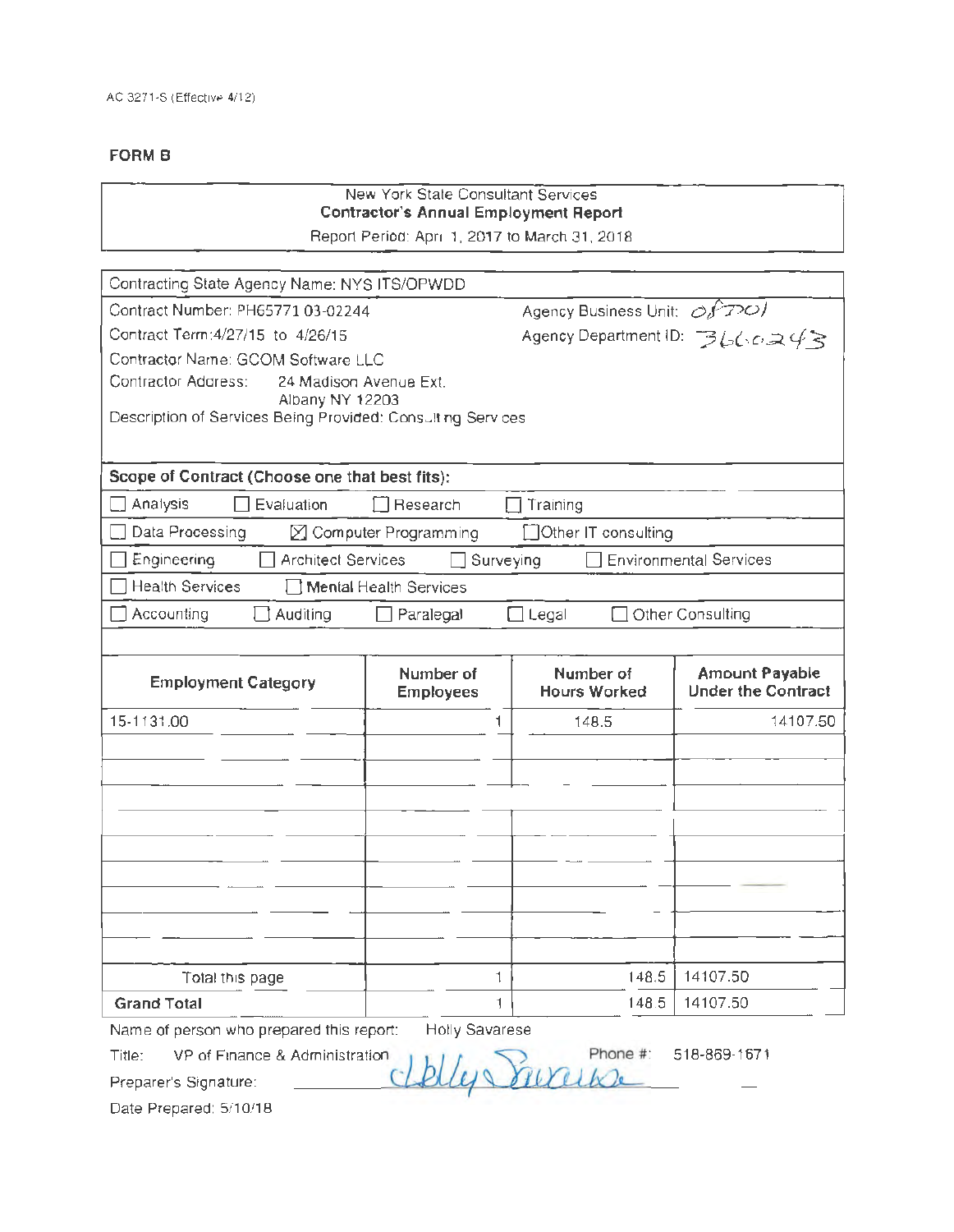$FOU =$ 

**GSC Use Only:** Reporting Code: Category Code:

#### **State Consultant Services** Contractor's Annual Employment Report

Pence Period: April 1, 2017 to March 31, 2018

Agency Code: 3000243 Contracting State Agency Name: NYS OPWDD Contract Number, PH65773 Contract Term: 10/01/2012 to 09/30/2018 Contractor Name: IiT Inc. Contractor Address. 6 CORNISH COURT, SUITE 101, HUNTINGTON STATION, NY 11746 Denumition of Services Being Provided: IT Services

| Scope of Contract (Choose one that best fits):<br>Analysis <b>C</b> Evaluation Research Training<br>Data Processing $\Box$ Computer Programming $\boxtimes$ Other IT consulting $\Box$<br>Engineering <b>Exercise Contact Services</b> Conveying <b>Exercise Contact Services</b> Constant Contact Services Constant<br>n Services<br>Ha I<br>Auditing Parategal Legal<br>Accounting L.J. |                        | Other Consulting       |                                      |
|-------------------------------------------------------------------------------------------------------------------------------------------------------------------------------------------------------------------------------------------------------------------------------------------------------------------------------------------------------------------------------------------|------------------------|------------------------|--------------------------------------|
| Employment Category                                                                                                                                                                                                                                                                                                                                                                       | Number of<br>Employees | Number of Hours Worked | Amount Payable Under<br>the Contract |
| 15-1121.00 Computer Systems Analysts                                                                                                                                                                                                                                                                                                                                                      |                        | 1895.75                | 127110.04                            |
| 15-1131.00 Computer Programmers                                                                                                                                                                                                                                                                                                                                                           |                        | 2034.50                | 144266.40                            |
| 15-1141.00 Database Administrators                                                                                                                                                                                                                                                                                                                                                        |                        | 343.00                 | 28403.83                             |
| COLORADO E<br>$15 -$<br>Propositions and                                                                                                                                                                                                                                                                                                                                                  |                        | 1937.75                | 136107.56                            |
| Total this page                                                                                                                                                                                                                                                                                                                                                                           |                        | 6211.00                | 435887.82                            |
| Grand Total                                                                                                                                                                                                                                                                                                                                                                               | 院                      | 6211.00                | 435887.82                            |

| Name of person who prepared this report: Dinesh Gulati        |                           |
|---------------------------------------------------------------|---------------------------|
| Preparer's Signature. _ Au Suich -<br>Title Managing Director | Phone #: 631-254-8600 215 |
| Date Prepared: 4/17/2018                                      |                           |
| Use additional pages if necessary).                           | Page 1 of 1               |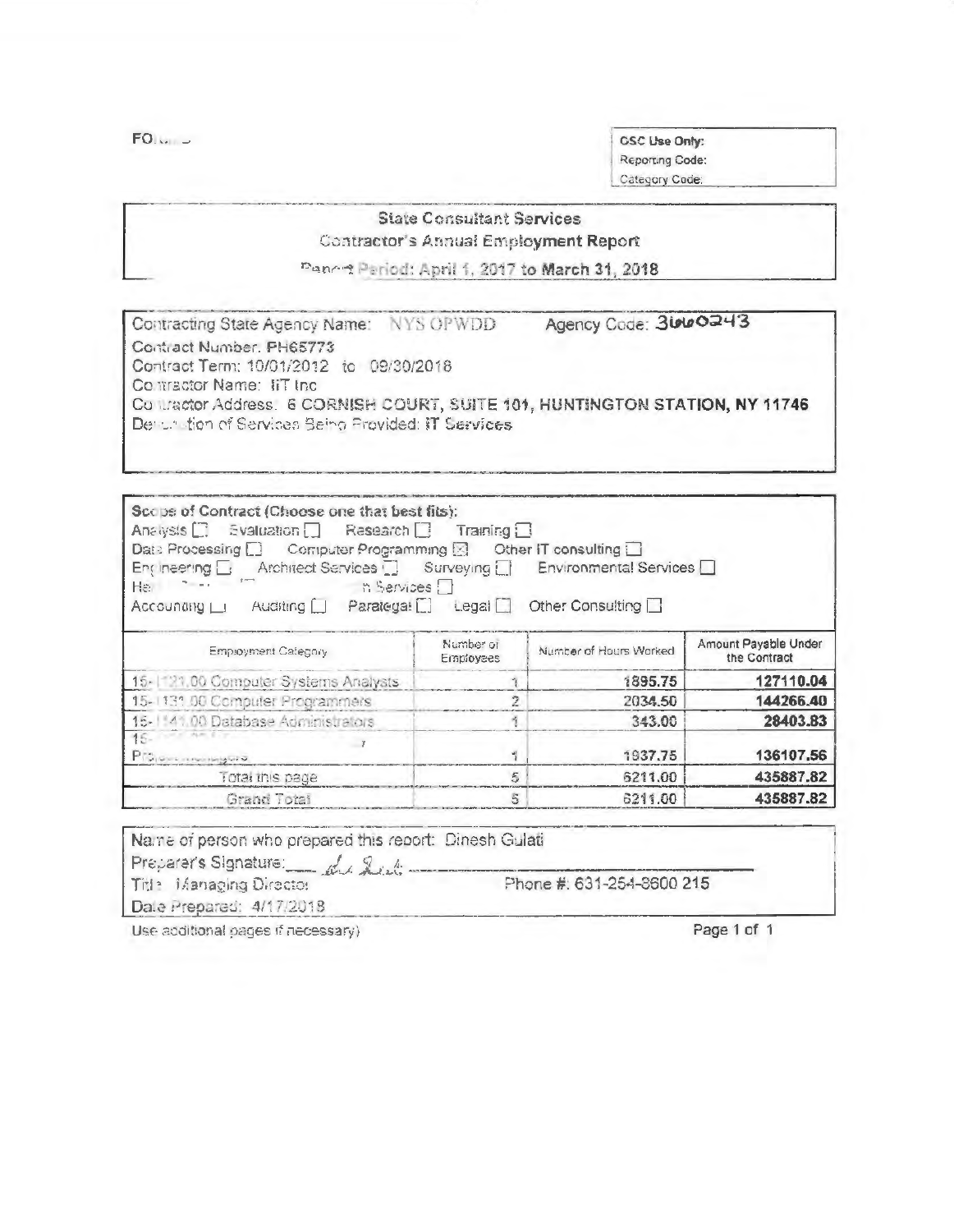FORM 3

**OSC Use Only:** Reporting Code: Category Code:

#### **State Consultant Services** Contractor's Annual Employment Report

Report Period: April 1, 2017 to March 31, 2018

Contracting State Agency Name: NYS ITS.OPWDD Agency Code: 3lolo0243 Contract Number, PH66773 Contract Term, 10/01/2012 to 09/30/2018 Contractor Name: IIT Inc. Contractor Address: 6 CORNISH COURT, SUITE 101, HUNTINGTON STATION, NY 11746 Description of Services Being Provided: IT Services

| Soche of Commact (Choose one that best fits):<br>Analysis   Evaluation   Research   Training  <br>Data Processing $\Box$ Computer Programming $\boxtimes$ Other IT consulting $\Box$<br>Engineering <sup>2</sup> Architect Services <sup>2</sup> Surveying <b>2</b> Environmental Services <sup>1</sup><br>Health Services [ ] Menta, Health Services [ ]<br>Accounting Auditing T Paralegal Legal Other Consulting |                        |                        |                                      |
|---------------------------------------------------------------------------------------------------------------------------------------------------------------------------------------------------------------------------------------------------------------------------------------------------------------------------------------------------------------------------------------------------------------------|------------------------|------------------------|--------------------------------------|
| Employment Calegory                                                                                                                                                                                                                                                                                                                                                                                                 | Number of<br>Employees | Number of Hours Worked | Amount Payable Under<br>the Contract |
|                                                                                                                                                                                                                                                                                                                                                                                                                     |                        |                        |                                      |
| 15-1121.00 Computer Systems Analysts                                                                                                                                                                                                                                                                                                                                                                                |                        | 1028.50                |                                      |
|                                                                                                                                                                                                                                                                                                                                                                                                                     | 2                      | 272.50                 | 64486.95<br>17496.92                 |
| 15-1131.00 Computer Programmers<br>Total this page                                                                                                                                                                                                                                                                                                                                                                  | з                      | 1301.00                | 81983,87                             |

| I Name of berson who prepared this report: Dinesh Guiati |                           |
|----------------------------------------------------------|---------------------------|
| Preparer's Signature: and Late                           |                           |
| Title: Managing Director                                 | Phone #: 631-254-8600 215 |
| Date Prepared: 4/17/2018                                 |                           |
|                                                          |                           |

Use accitional pages if nacessary)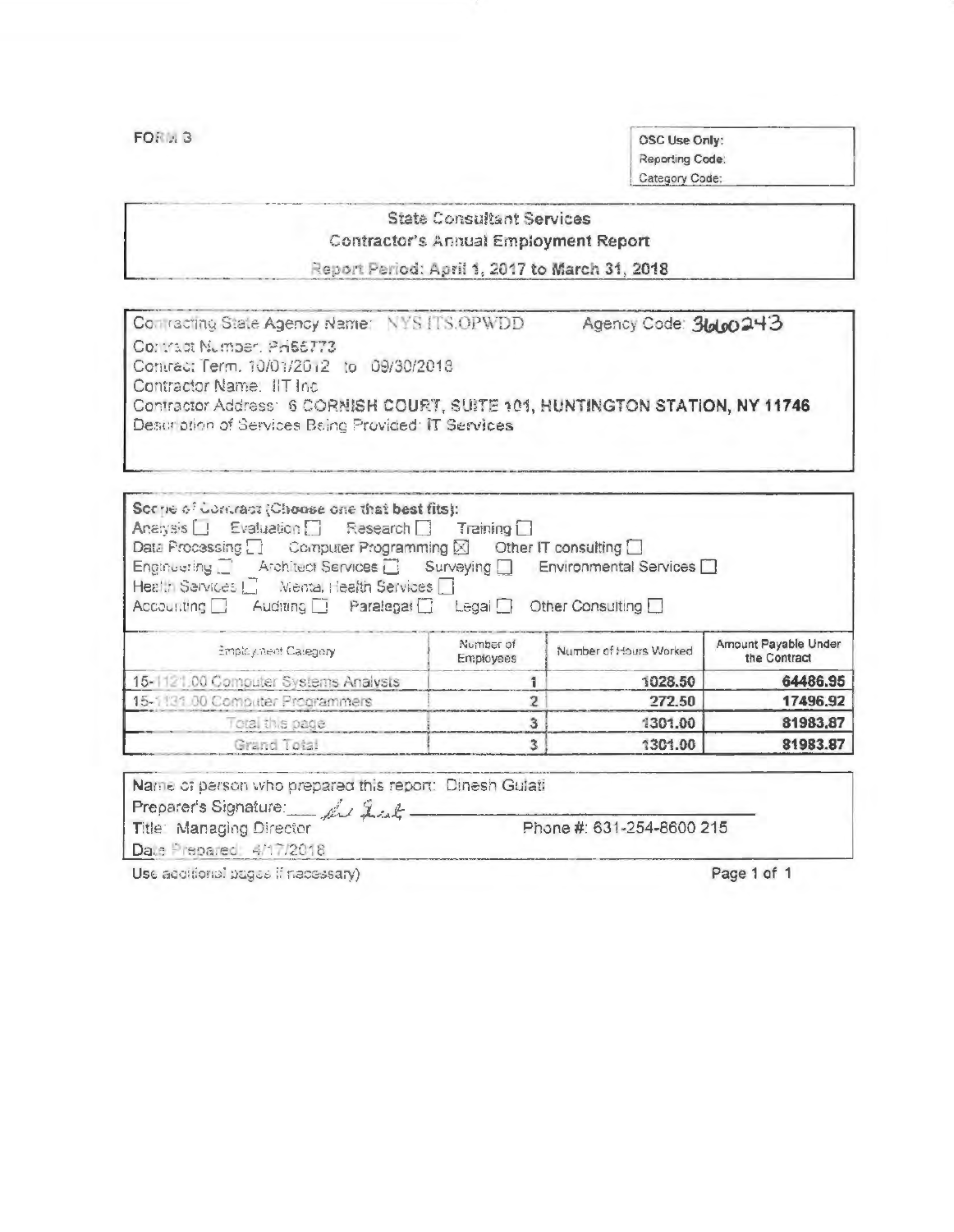| New York State Consultant Services<br><b>Contractor's Annual Employment Report</b><br>Report Period: April 1, 2017 to March 31, 2018                                                                                                                                                                                                                                                                                                                                                      |                                                  |                                  |                                                    |  |  |  |
|-------------------------------------------------------------------------------------------------------------------------------------------------------------------------------------------------------------------------------------------------------------------------------------------------------------------------------------------------------------------------------------------------------------------------------------------------------------------------------------------|--------------------------------------------------|----------------------------------|----------------------------------------------------|--|--|--|
| Contracting State Agency Name: NYS OPWDD<br>Contract Number: PH65776<br><b>Agency Business Unit:</b><br>Agency Department ID: 3000243<br>Contract Term: 11/01/2012 to 10/31/2018<br>Contractor Name: Knowledge Builders Inc.<br>Contractor Address: 1977 Western Avenue; Ste #1; Albany, NY - 12203<br>Description of Services Being Provided: Programmer                                                                                                                                 |                                                  |                                  |                                                    |  |  |  |
| Scope of Contract (Choose one that best fits):<br>$\boxtimes$ Evaluation<br>$\Box$ Research<br>$\boxtimes$ Analysis<br>Training<br>$\boxtimes$ Computer Programming<br>$\boxtimes$ Data Processing<br>$\Box$ Other IT consulting<br>$\Box$ Surveying<br>$\Box$ Engineering<br>Architect Services<br>TEnvironmental Services<br><b>Health Services</b><br><b>Mental Health Services</b><br>$\Box$ Accounting<br>$\Box$ Paralegal<br>$\square$ Legal<br><b>Other Consulting</b><br>Auditing |                                                  |                                  |                                                    |  |  |  |
| <b>Employment Category</b>                                                                                                                                                                                                                                                                                                                                                                                                                                                                | <b>Number of</b><br><b>Employees</b>             | Number of<br><b>Hours Worked</b> | <b>Amount Payable</b><br><b>Under the Contract</b> |  |  |  |
| 15-1132                                                                                                                                                                                                                                                                                                                                                                                                                                                                                   | 5                                                | 1,822.75                         | \$149,283.23                                       |  |  |  |
|                                                                                                                                                                                                                                                                                                                                                                                                                                                                                           | 0.00                                             | 0.00                             | \$0.00                                             |  |  |  |
|                                                                                                                                                                                                                                                                                                                                                                                                                                                                                           | 0.00                                             | 0.00                             | \$0.00                                             |  |  |  |
|                                                                                                                                                                                                                                                                                                                                                                                                                                                                                           | 0.00                                             | 0.00                             | \$0.00                                             |  |  |  |
|                                                                                                                                                                                                                                                                                                                                                                                                                                                                                           | 0.00                                             | 0.00                             | \$0.00                                             |  |  |  |
|                                                                                                                                                                                                                                                                                                                                                                                                                                                                                           | 0.00                                             | 0.00                             | \$0.00                                             |  |  |  |
|                                                                                                                                                                                                                                                                                                                                                                                                                                                                                           | 0.00<br>\$0.00<br>0.00                           |                                  |                                                    |  |  |  |
|                                                                                                                                                                                                                                                                                                                                                                                                                                                                                           | \$0.00<br>0.00<br>0.00                           |                                  |                                                    |  |  |  |
|                                                                                                                                                                                                                                                                                                                                                                                                                                                                                           | 0.00<br>0.00<br>\$0.00<br>0.00<br>0.00<br>\$0.00 |                                  |                                                    |  |  |  |
|                                                                                                                                                                                                                                                                                                                                                                                                                                                                                           | 0.00                                             | 0.00                             | \$0.00                                             |  |  |  |
|                                                                                                                                                                                                                                                                                                                                                                                                                                                                                           | 0.00                                             | 0.00                             | \$0.00                                             |  |  |  |
|                                                                                                                                                                                                                                                                                                                                                                                                                                                                                           | 0.00                                             | 0.00                             | \$0.00                                             |  |  |  |
| <b>Total this Page</b>                                                                                                                                                                                                                                                                                                                                                                                                                                                                    | 5                                                | 1,822.75                         | \$149,283.23                                       |  |  |  |
| <b>Grand Total</b>                                                                                                                                                                                                                                                                                                                                                                                                                                                                        | 5                                                | 1,822.75                         | \$149,283.23                                       |  |  |  |

Name of person who prepared this report: Sanjay Kapalli

Title: Executive Vice President

Phone#: 518-810-7478

Preparer's Signature: ---------

Date Prepared: 04/18/2018

(Use additional pages, if necessary)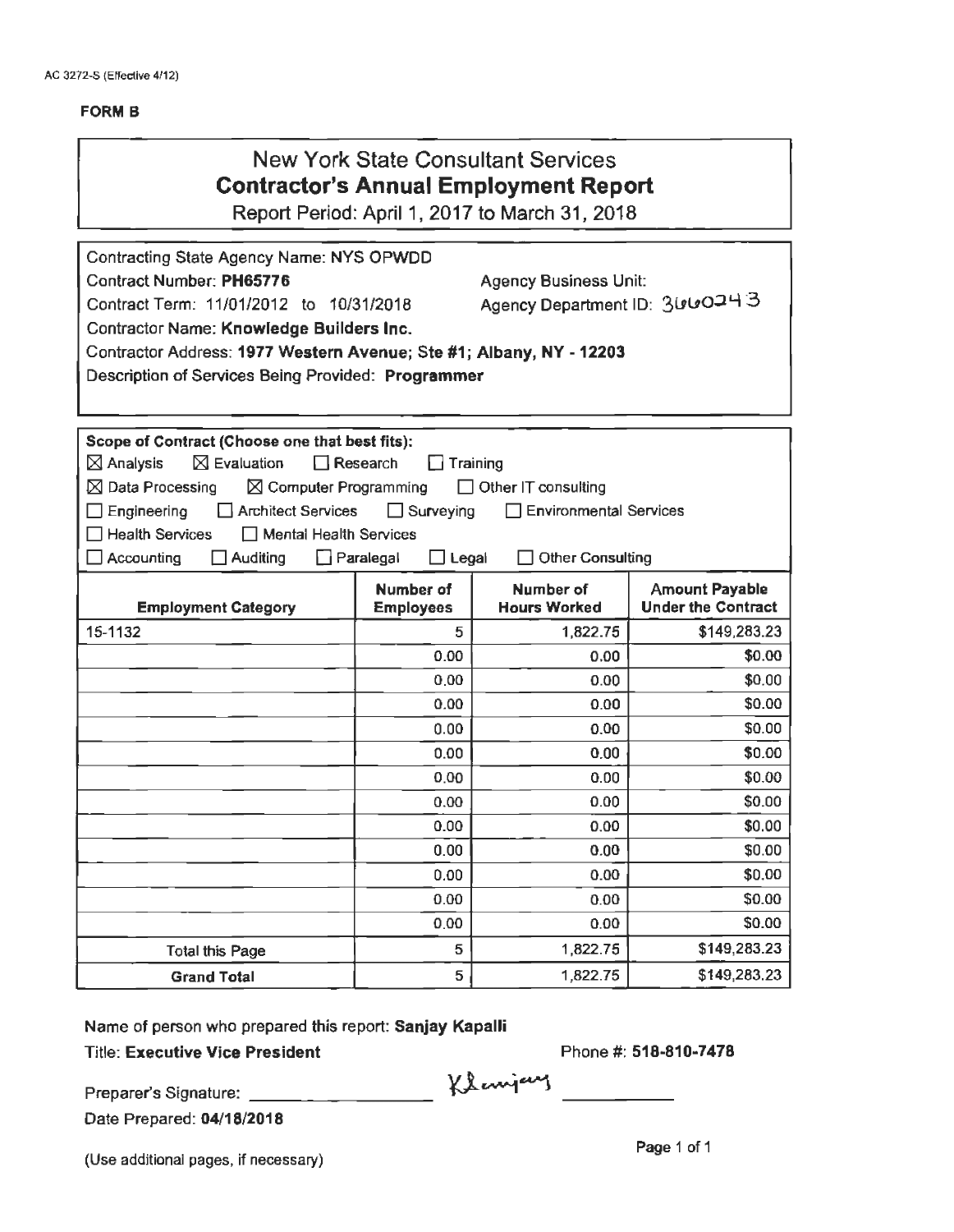## **New York State Consultant Services Contractor's Annual Employment Report**

Report Period: April 1, 2017 to March 31, 2018

| Contracting State Agency Name: ITS/Office for People with Developmental Disabilities |                              |                                  |                                             |  |  |  |
|--------------------------------------------------------------------------------------|------------------------------|----------------------------------|---------------------------------------------|--|--|--|
| Contract Number: PH65780<br>Agency Business Unit: OPD01                              |                              |                                  |                                             |  |  |  |
| Contract Term: 11/1/2012 to 10/31/18                                                 |                              | Agency Department ID:            |                                             |  |  |  |
| Contractor Name: MVP Consulting Plus, Inc.                                           |                              |                                  | 3660243                                     |  |  |  |
| Contractor Address: 435 New Karner Road Albany, NY 12205                             |                              |                                  |                                             |  |  |  |
| Description of Services Being Provided: Computer Consulting (Various)                |                              |                                  |                                             |  |  |  |
|                                                                                      |                              |                                  |                                             |  |  |  |
|                                                                                      |                              |                                  |                                             |  |  |  |
| Scope of Contract (Choose one that best fits):<br>$\Box$ Analysis<br>Evaluation      | $\Box$ Research              | Training                         |                                             |  |  |  |
| Data Processing<br>Computer Programming                                              |                              | ⊠ Other IT consulting            |                                             |  |  |  |
| Engineering<br><b>Architect Services</b>                                             | $\Box$ Surveying             | <b>Environmental Services</b>    |                                             |  |  |  |
| Health Services. ]<br>□ Mental Health Services                                       |                              |                                  |                                             |  |  |  |
| Accounting<br>Auditing                                                               | Paralegal<br>$\square$ Legal | Other Consulting                 |                                             |  |  |  |
|                                                                                      |                              |                                  |                                             |  |  |  |
| <b>Employment Category</b>                                                           | Number of<br>Employees       | Number of<br><b>Hours Worked</b> | Amount Payable<br><b>Under the Contract</b> |  |  |  |
| 15-1131.00                                                                           | 1.00.                        | 1,993.00                         | \$133,291.84                                |  |  |  |
| 15-1151.00                                                                           | 1.00                         | 543.00                           | \$46,969.50                                 |  |  |  |
|                                                                                      | 0.00                         | 0.00                             | \$0.00                                      |  |  |  |
|                                                                                      | 0.00                         | 0.00                             | \$0.00                                      |  |  |  |
|                                                                                      | 0.00                         | 0.00                             | \$0.00                                      |  |  |  |
|                                                                                      | 0.00                         | 0.00                             | \$0.00                                      |  |  |  |
|                                                                                      | \$0.00<br>0.00<br>0.00.      |                                  |                                             |  |  |  |
|                                                                                      | 0.00                         | 0.00                             | \$0.00                                      |  |  |  |
|                                                                                      | 0.00                         | 0.00                             | \$0.00                                      |  |  |  |
|                                                                                      | \$0.00<br>0.00<br>0.00       |                                  |                                             |  |  |  |
|                                                                                      | 0.00                         | 0.00                             | \$0.00                                      |  |  |  |
|                                                                                      | 0.00                         | 0.00                             | \$0.00                                      |  |  |  |
|                                                                                      | 0.00                         | 0.00                             | \$0.00                                      |  |  |  |
| Total this Page                                                                      | 2.00                         | 2,536.00                         | \$180,261.34                                |  |  |  |
|                                                                                      |                              |                                  |                                             |  |  |  |

Name of person who prepared this report: Ilakumari N. Patel

Title: CEO/CFO

Phone #: 518-218-1700

Preparer's Signature: ENRater

Date Prepared: 4/17/2018

(Use additional pages, if necessary)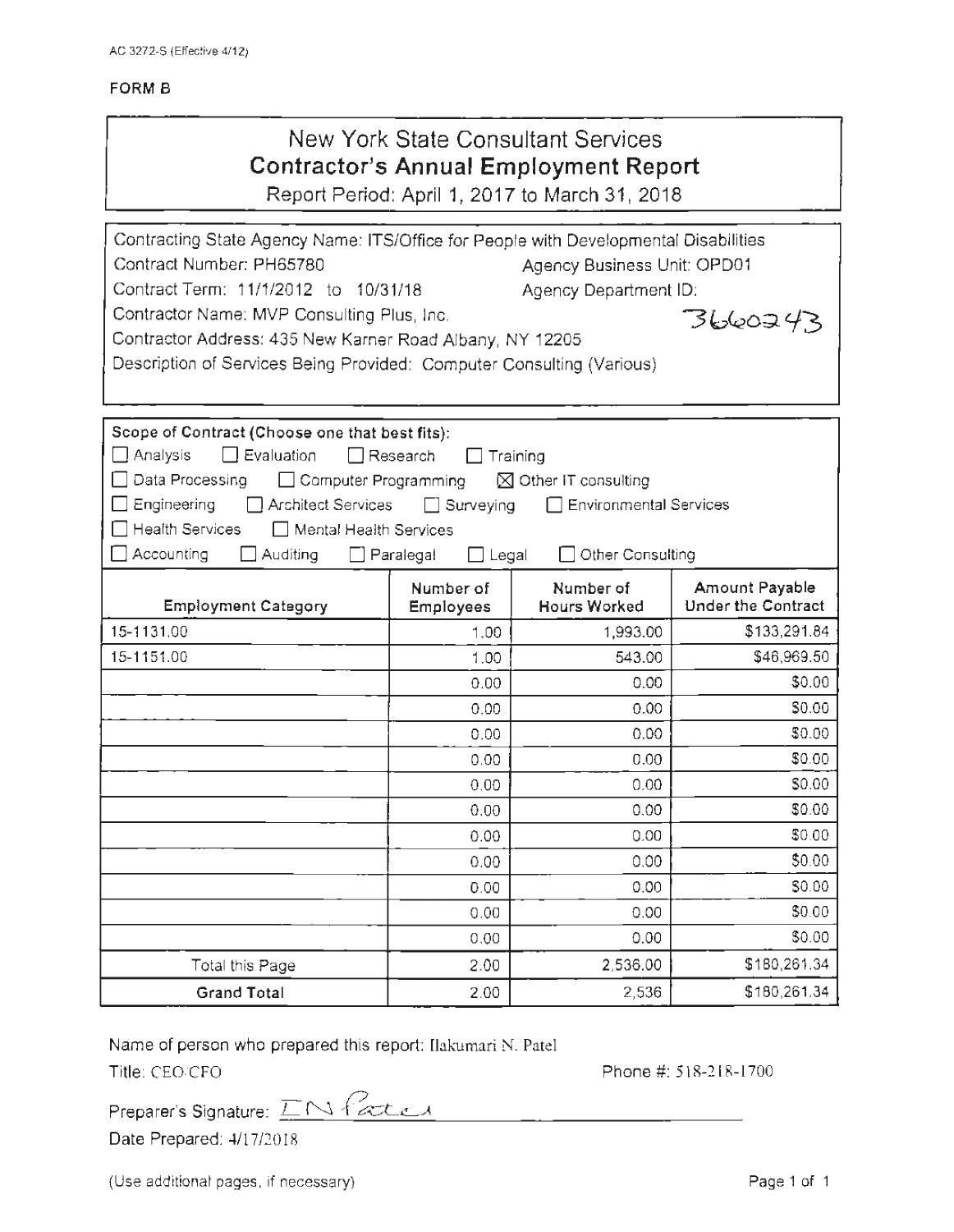| New York State Consultant Services    |
|---------------------------------------|
| Contractor's Annual Employment Report |
|                                       |

Report Period: April 1, 2017 to March 31, 2018

| Contracting State Agency Name: Office for People with Developmental Disabilities |                               |                                  |                                             |  |  |
|----------------------------------------------------------------------------------|-------------------------------|----------------------------------|---------------------------------------------|--|--|
| Contract Number: PH65780<br>Agency Business Unit: OPD01                          |                               |                                  |                                             |  |  |
| Contract Term: 11/1/2012 to 10/31/18<br>Agency Department ID                     |                               |                                  |                                             |  |  |
| Contractor Name: MVP Consulting Plus, Inc.                                       |                               |                                  | *3660243                                    |  |  |
| Contractor Address: 435 New Karner Road Albany, NY 12205                         |                               |                                  |                                             |  |  |
| Description of Services Being Provided: Computer Consulting (Various)            |                               |                                  |                                             |  |  |
|                                                                                  |                               |                                  |                                             |  |  |
|                                                                                  |                               |                                  |                                             |  |  |
| Scope of Contract (Choose one that best fits):                                   |                               |                                  |                                             |  |  |
| $\Box$ Analysis<br>Evaluation                                                    | Research                      | Training                         |                                             |  |  |
| □ Data Processing<br>□ Computer Programming                                      |                               | $\boxtimes$ Other IT consulting  |                                             |  |  |
| Engineering<br>□ Architect Services □ Surveying                                  |                               | Environmental Services           |                                             |  |  |
| □ Health Services<br>Mental Health Services                                      |                               |                                  |                                             |  |  |
| Accounting<br>Auditing                                                           | Paralegal<br>$\Box$ Legal     | Other Consulting                 |                                             |  |  |
| <b>Employment Category</b>                                                       | Number of<br><b>Employees</b> | Number of<br><b>Hours Worked</b> | Amount Payable<br><b>Under the Contract</b> |  |  |
| 15-1142.00                                                                       | 1.00                          | 479.50                           | \$38,360.00                                 |  |  |
| 15-1141.00                                                                       | 1.00                          | 482.50                           | \$40,018.55                                 |  |  |
| 15-1121.00                                                                       | 1.00                          | 1,848.00                         | \$138,414.97                                |  |  |
|                                                                                  | 0.00                          | 0.00                             | \$0.00                                      |  |  |
|                                                                                  | 0.00                          | 0.00                             | \$0.00                                      |  |  |
|                                                                                  | 0.00                          | 0.00                             | \$0.00                                      |  |  |
|                                                                                  | 0.00                          | 0.00                             | \$0.00                                      |  |  |
|                                                                                  | 0.00.                         | 0.00                             | \$0.00                                      |  |  |
|                                                                                  | 0.00                          | 0.00                             | \$0.00                                      |  |  |
|                                                                                  | \$0.00<br>0.00<br>0.00.       |                                  |                                             |  |  |
|                                                                                  | \$0.00<br>0.00<br>0.00        |                                  |                                             |  |  |
|                                                                                  | 0.00                          | 0.00                             | \$0.00                                      |  |  |
|                                                                                  | 0.00.                         | 0.00                             | \$0.00                                      |  |  |
| Total this Page                                                                  | 3.00                          | 2,810.00                         | \$216,793.52                                |  |  |
| <b>Grand Total</b>                                                               | 3.00                          | 2,810                            | \$216,793.52                                |  |  |

Name of person who prepared this report: Ilakumari N. Patel

Title: CEO/CFO

Phone #: 518-218-1700

Preparer's Signature: EN Patel Date Prepared: 4/19/2018

(Use additional pages, if necessary).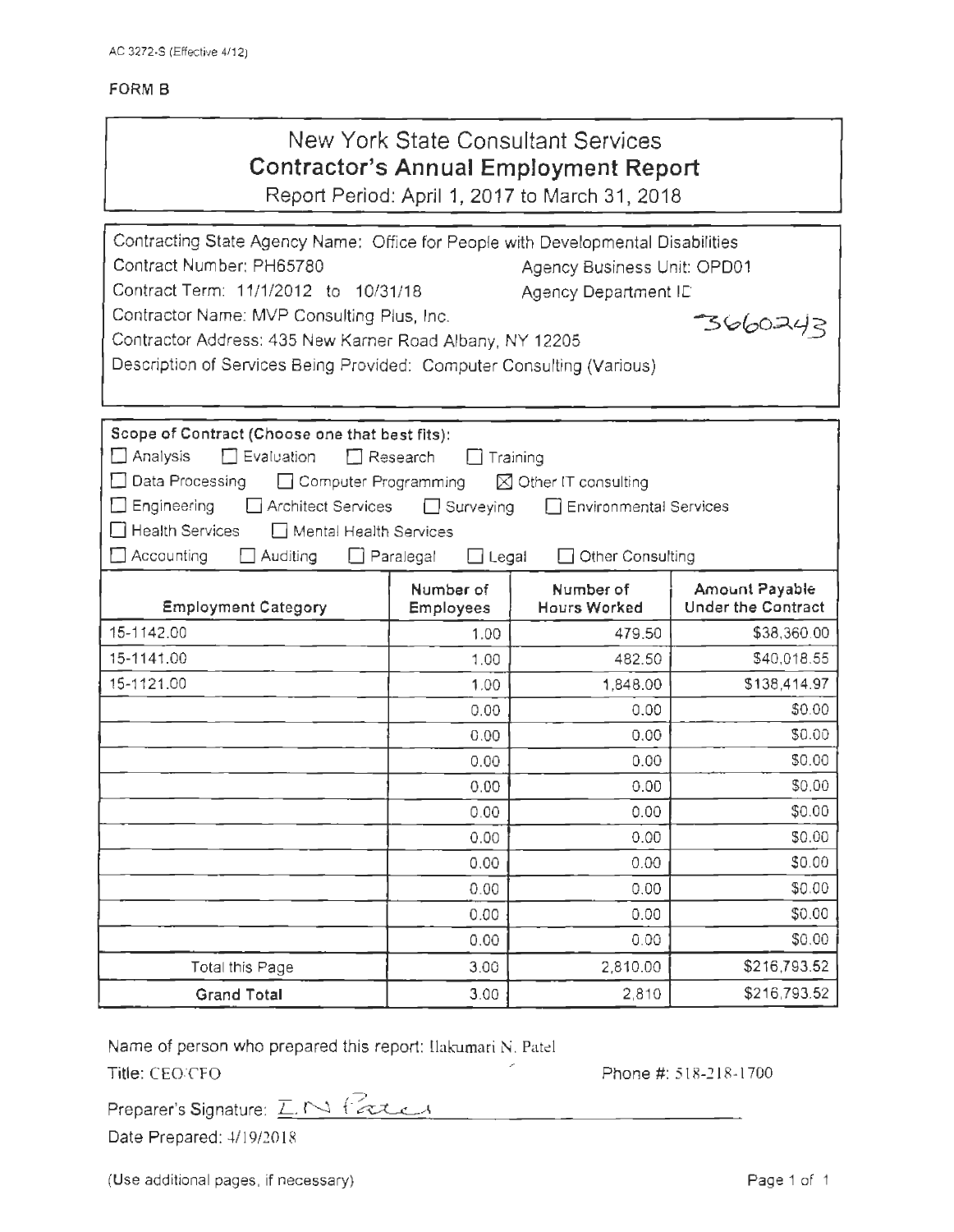#### F<sub>C</sub>

| <b>FORM B</b>                                                                                                                                                                                                                                                                                                                                                                                                                  |                               |                                                              |                                                    |  |
|--------------------------------------------------------------------------------------------------------------------------------------------------------------------------------------------------------------------------------------------------------------------------------------------------------------------------------------------------------------------------------------------------------------------------------|-------------------------------|--------------------------------------------------------------|----------------------------------------------------|--|
| <b>New York State Consultant Services</b><br><b>Contractor's Annual Employment Report</b><br>Report Period: April 1, 2017 to March 31, 2018                                                                                                                                                                                                                                                                                    |                               |                                                              |                                                    |  |
| Contracting State Agency Name: Office For People with Developmental Disabilities<br>Contract Number: PH 65782<br>Contract Term: 11/01/2012 to 10/31/2018<br>Contractor Name: PSI INTERNATIONAL Inc.<br>Contractor Address: 11200 Waples Mill Road, Suite 200 Fairfax VA 22030<br>Description of Services Being Provided: IT Services                                                                                           |                               | Agency Business Unit: OPD01<br>Agency Department ID: 3660243 |                                                    |  |
| Scope of Contract (Choose one that best fits):<br>Analysis<br>$\Box$ Evaluation<br>1 Research<br>Training<br>Data Processing<br>$\Box$ Computer Programming<br>$\boxtimes$ Other IT consulting<br><b>Architect Services</b><br>Engineering<br>$\Box$ Surveying<br><b>Environmental Services</b><br><b>Health Services</b><br>Mental Health Services<br>Accounting<br>Other Consulting<br>Auditing<br>Paralegal<br>$\Box$ Legat |                               |                                                              |                                                    |  |
| <b>Employment Category</b>                                                                                                                                                                                                                                                                                                                                                                                                     | Number of<br><b>Employees</b> | Number of<br><b>Hours Worked</b>                             | <b>Amount Payable</b><br><b>Under the Contract</b> |  |
| Database Admin - Expert                                                                                                                                                                                                                                                                                                                                                                                                        | 1                             | 1,268.50                                                     | \$97,522.28                                        |  |
| Specialist - Expert                                                                                                                                                                                                                                                                                                                                                                                                            | $\overline{2}$                | 3,414.00                                                     | \$277,728.90                                       |  |
| Total this Page                                                                                                                                                                                                                                                                                                                                                                                                                | 3                             | 4,682.50                                                     | \$375,251.18                                       |  |
| <b>Grand Total</b>                                                                                                                                                                                                                                                                                                                                                                                                             | 3                             | 4,682.50                                                     | \$375,251.18                                       |  |

Name of person who prepared this report: Quy Nguyen

<sup>J</sup>*J u* 

Title: CONTROLLER

Phone #: 703-621-5855

Preparer's Signature: \_\_\_ Date Prepared: 05/8/2018

(Use additional pages, if necessary) example of the extra set of 01 page 01 of 01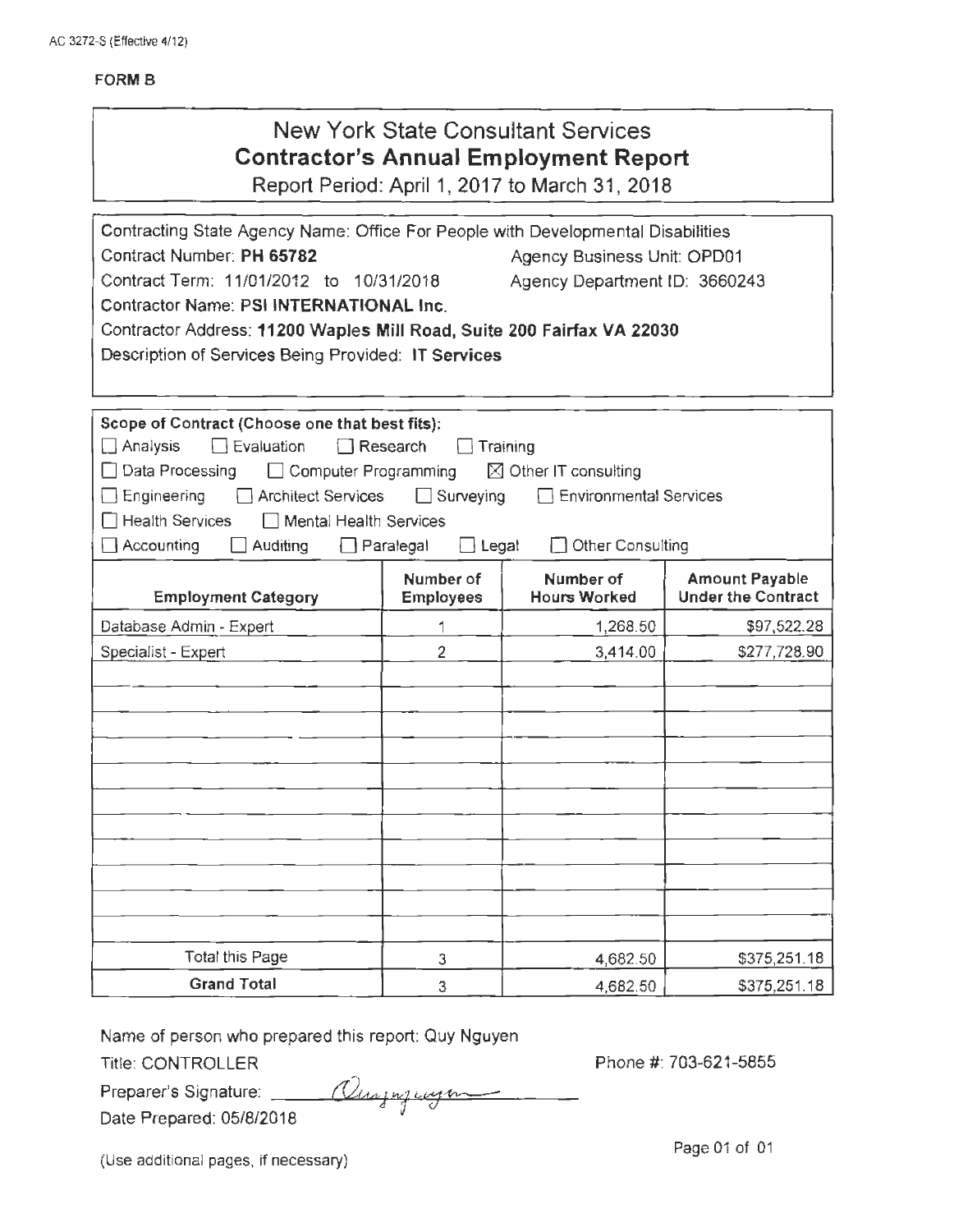#### New York State Consultant Services Contractor's Annual Employment Report Report Period: April 1, 2017 to March 31, 2018

| NUS OPWDD<br>Contracting State Agency Name:                                                                                                                                        |                                 |  |  |  |
|------------------------------------------------------------------------------------------------------------------------------------------------------------------------------------|---------------------------------|--|--|--|
| Contract Number: PNZUSAB                                                                                                                                                           | Agency Business Unit: CYDO!     |  |  |  |
|                                                                                                                                                                                    | Agency Department ID: 3660243   |  |  |  |
| Contract Term, $1/15/17$ to $1/31/18$<br>Contractor Name: New York State Technology Enterprise Corporation (NYSTEC)<br>Contractor Address: 500 Avery Lane, Suite A, Rome, NY 13441 |                                 |  |  |  |
| Description of Services Being Provided:<br>CCO Information Technology Support                                                                                                      |                                 |  |  |  |
| Scope of Contract (Choose one that best fits):                                                                                                                                     |                                 |  |  |  |
| Evaluation<br>∐ Analysis.<br>Research                                                                                                                                              | Training                        |  |  |  |
| Data Processing<br>□ Computer Programming                                                                                                                                          | $\boxtimes$ Other IT consulting |  |  |  |
| Architect Services<br>Engineering<br>$\Box$ Surveying                                                                                                                              | <b>Environmental Services</b>   |  |  |  |
| Health Services<br>□ Mental Health Services                                                                                                                                        |                                 |  |  |  |
| Auditing<br>$\Box$ Accounting<br>$\Box$ Paralegal                                                                                                                                  | Other Consulting<br>Legal       |  |  |  |

| <b>Employment Category</b>                             | Number of<br><b>Employees</b> | Number of hours to be<br>worked | <b>Amount Payable Under</b><br>the Contract |
|--------------------------------------------------------|-------------------------------|---------------------------------|---------------------------------------------|
| 11-3021.00 Computer and<br>Information Systems Manager |                               | 1,532.75                        | 3240,887.82                                 |
|                                                        |                               |                                 |                                             |
| Total this page                                        | $5^{\circ}$                   | 1,532.75                        | \$240,887.82                                |
| <b>Grand Total</b>                                     | $\mathcal{S}$                 | 1,532.75                        | 1\$240.887.82                               |

Name of person who prepared this report: Michael J. Tallman Phone #: 315-334-7843<br>Title: Contracts Administrator Phone #: 315-334-7843  $\begin{array}{c} \mathcal{M} \rightarrow \mathcal{M} \rightarrow \mathcal{M} \end{array}$ Name of person who prepared this report: Michael J. Tallman<br>Title: Contracts Administrator<br>Preparer's Signature: *Michael J. Jullium* mtallman

Date Prepared: 5/8/2018 (Use additional pages, if necessary)  $P^*Q \rightarrow Q$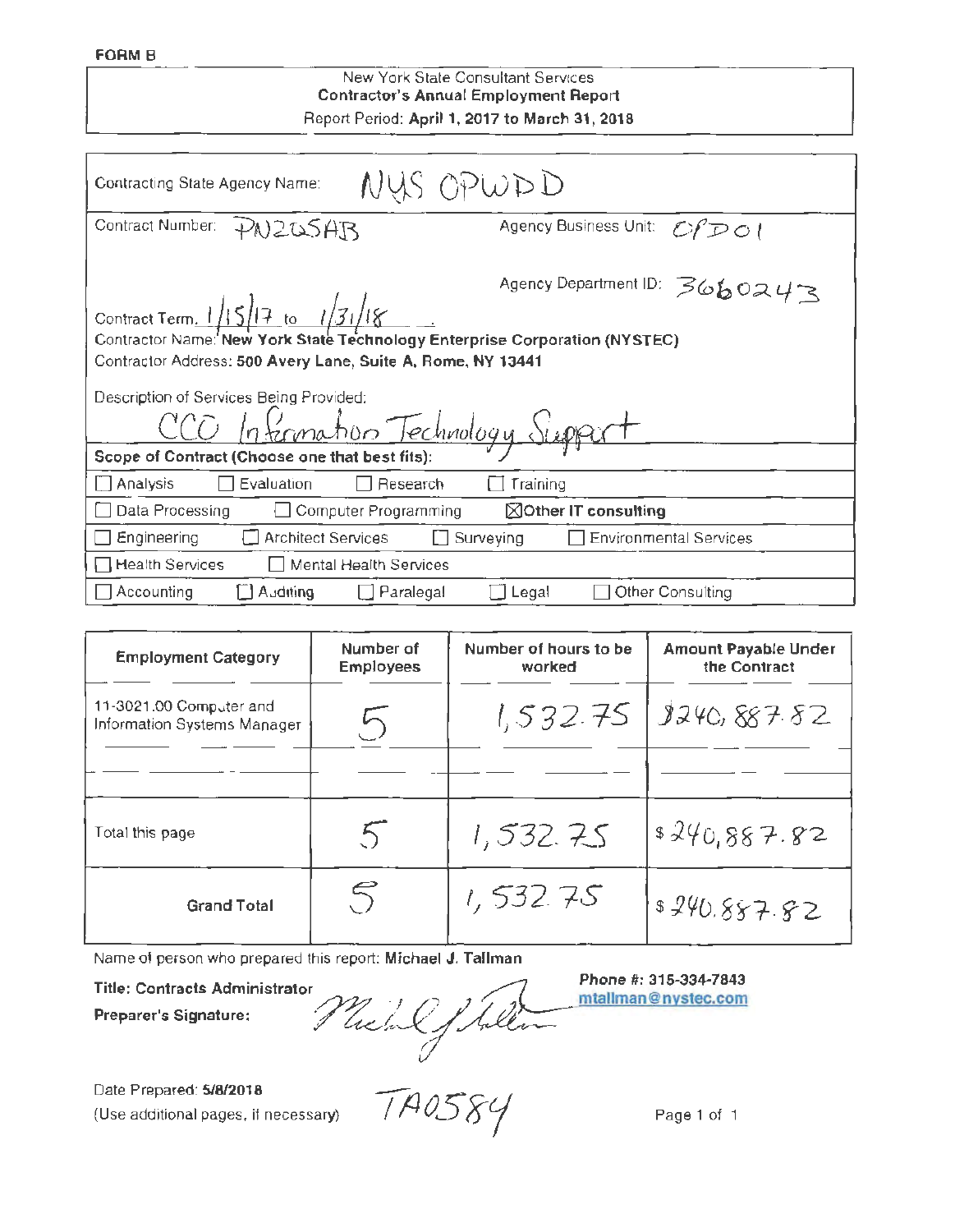#### New York State Consultant Services Contractor's Annual Employment Report Report Period: April 1, 2017 to March 31, 2018

| NYS OPWDD<br>Contracting State Agency Name:                                |                                            |  |  |  |
|----------------------------------------------------------------------------|--------------------------------------------|--|--|--|
| PN20SAC<br>Contract Number:                                                | <b>Agency Business Unit:</b>               |  |  |  |
| Contract Term: $6/1/15$ to $6/30/17$                                       | Agency Department ID: 3660243              |  |  |  |
| Contractor Name: New York State Technology Enterprise Corporation (NYSTEC) |                                            |  |  |  |
| Contractor Address: 500 Avery Lane, Suite A, Rome, NY 13441                |                                            |  |  |  |
| Description of Services Being Provided:                                    |                                            |  |  |  |
| CHR IVAV                                                                   |                                            |  |  |  |
| Scope of Contract (Choose one that best fits):                             |                                            |  |  |  |
| $\Box$ Analysis<br>Evaluation<br>Research                                  | Training                                   |  |  |  |
| Data Processing<br>$\Box$ Computer Programming                             | $\boxtimes$ Other IT consulting            |  |  |  |
| $\Box$ Architect Services<br>Engineering                                   | <b>Environmental Services</b><br>Surveying |  |  |  |
| <b>Health Services</b><br>Mental Health Services                           |                                            |  |  |  |
| $\Box$ Accounting<br><b>Audiling</b><br>$\Box$ Paralegal                   | Other Consulting<br>Legal                  |  |  |  |

| <b>Employment Category</b>                             | Number of<br><b>Employees</b> | Number of hours to be<br>worked | <b>Amount Payable Under</b><br>the Contract |
|--------------------------------------------------------|-------------------------------|---------------------------------|---------------------------------------------|
| 11-3021.00 Computer and<br>Information Systems Manager |                               | 93.75                           | 815,780.78                                  |
|                                                        |                               |                                 |                                             |
| Total this page                                        |                               | 9375                            | 5/5.780.78                                  |
| <b>Grand Total</b>                                     | 2                             | 9375                            | 815780.78                                   |

Name of person who prepared this report: Michael J. Tallman  $\begin{array}{c}\n\text{Iichael J. Tallman} \\
\hline\n\end{array}$ 

Title: Contracts Administrator

Title: Contracts Administrator<br>Preparer's Signature: *Multive* / /t.all //

Phone#: 315-334-7843 [mtallman@nystec.com](mailto:mtallman@nystec.com)

Date Prepared: 5/8/2018 (Use additional pages, if necessary)  $\tau$  A&508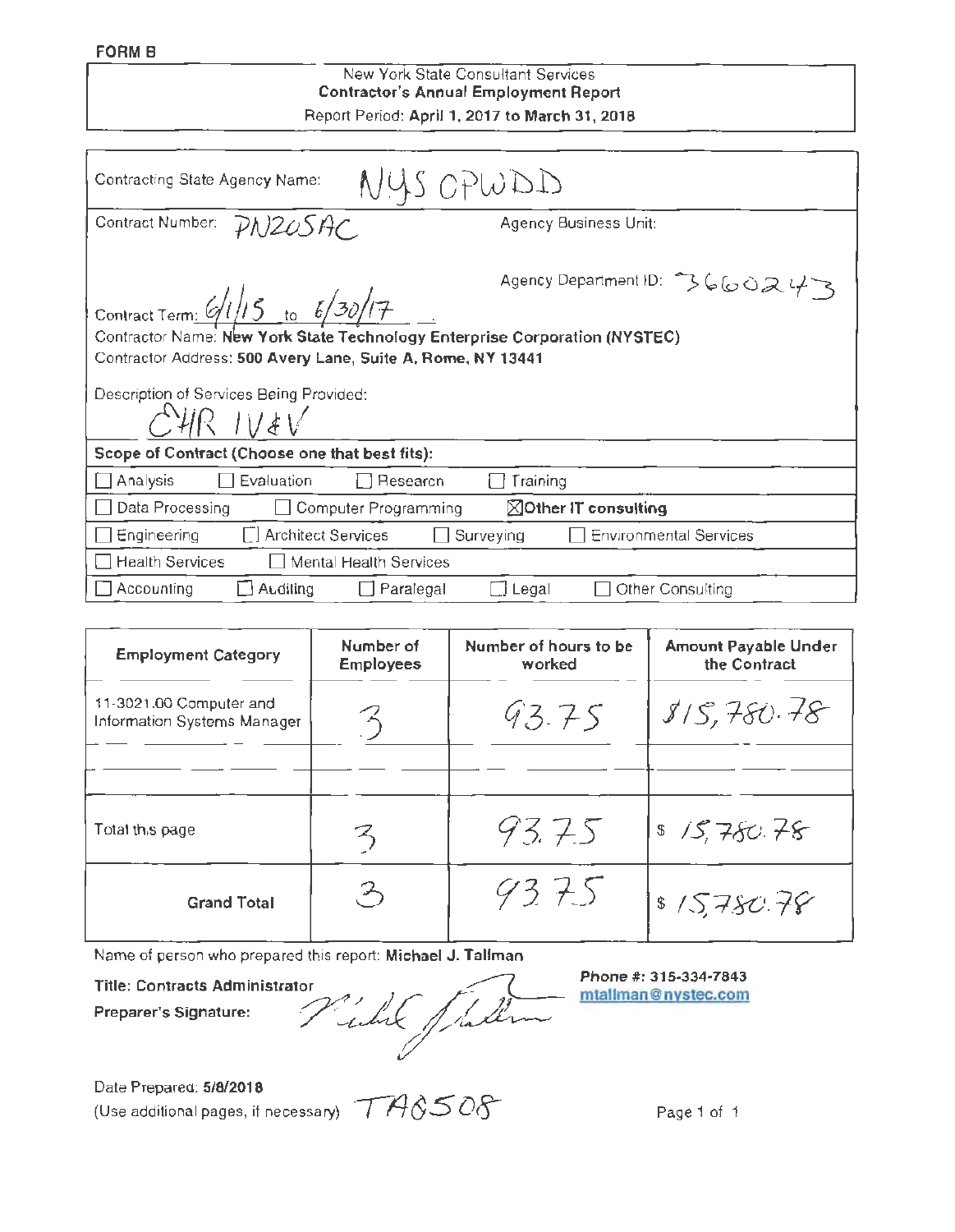#### New York State Consultant Services Contractor's Annual Employment Report Report Period: April 1, 2017 to March 31, 2018

| NYS OPWDD<br>Contracting State Agency Name:                                                                                               |                               |
|-------------------------------------------------------------------------------------------------------------------------------------------|-------------------------------|
| Contract Number:<br>PAIZOSAD                                                                                                              | <b>Agency Business Unit:</b>  |
| Contract Term: $7/(\sqrt{17} - 6.3/30)/19$                                                                                                | Agency Department ID: 3660243 |
| Contractor Name: New York State Technology Enterprise Corporation (NYSTEC)<br>Contractor Address: 500 Avery Lane, Suite A, Rome, NY 13441 |                               |
| Description of Services Being Provided:                                                                                                   |                               |
| CHR IVAV Services                                                                                                                         |                               |
| Scope of Contract (Choose one that best fits):                                                                                            |                               |
| Evaluation<br>Analysis<br>Research                                                                                                        | Training                      |
| Data Processing<br>Computer Programming                                                                                                   | ⊠Other IT consulting          |
| Engineering<br><b>Architect Services</b><br>Surveying                                                                                     | <b>Environmental Services</b> |
| <b>Health Services</b><br>Mental Health Services                                                                                          |                               |
| $\Box$ Accounting<br>Aud ting<br>Paralegal                                                                                                | Other Consulting<br>Legal     |

| <b>Employment Category</b>                             | Number of<br><b>Employees</b> | Number of hours to be<br>worked | <b>Amount Payable Under</b><br>the Contract |
|--------------------------------------------------------|-------------------------------|---------------------------------|---------------------------------------------|
| 11-3021.00 Computer and<br>Information Systems Manager |                               | 673.75                          | 1126,935.39                                 |
|                                                        |                               |                                 |                                             |
| Total this page                                        | ℅                             | 67375                           | 8126,935.39                                 |
| <b>Grand Total</b>                                     |                               | 673.75                          | \$126,935.39                                |

Name of person who prepared this report: Michael J. Tallman

Title: Contracts Administrator Phone #: 315-334-7843 Title: Contracts Administrator Phone #: 315-334-7843<br>Preparer's Signature: *Mark A, Ma* 

Date Prepared: 5/8/2018

(Use additional pages, if necessary)  $T A \& C C$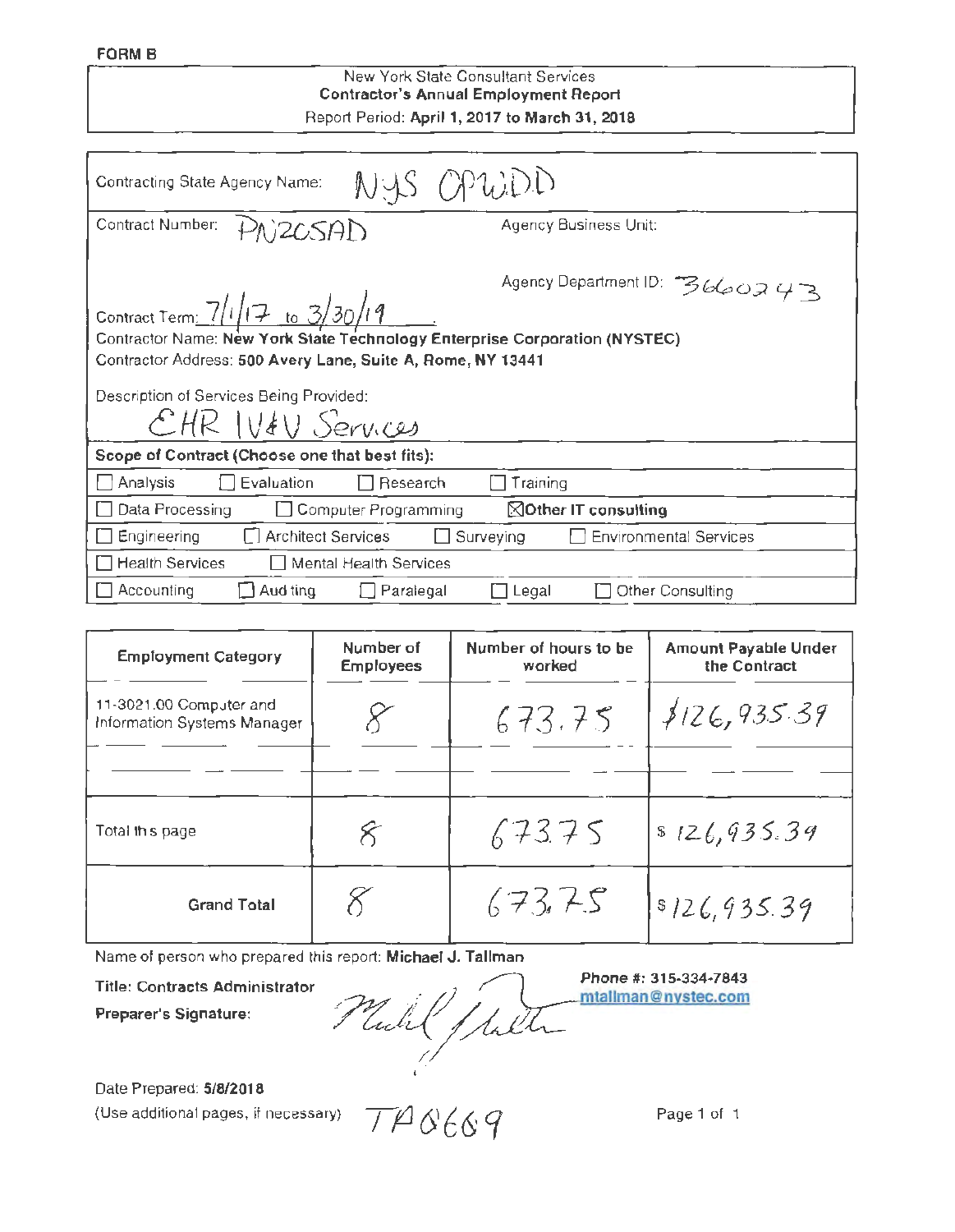#### New York State Consultant Services Contractor's Annual Employment Report Report Period: April 1, 2017 to March 31, 2018

| Contracting State Agency Name: NWSOPWDD                                    |                                  |
|----------------------------------------------------------------------------|----------------------------------|
| Contract Number:<br>PNIZOSAE                                               | <b>Agency Business Unit:</b>     |
| Contract Term: $1/118$ to $6/30/18$                                        | Agency Department ID: 3660243    |
| Contractor Name: New York State Technology Enterprise Corporation (NYSTEC) |                                  |
| Contractor Address: 500 Avery Lane, Suite A, Rome, NY 13441                |                                  |
| Description of Services Being Provided:                                    |                                  |
| EHR Security Assessment Services Project                                   |                                  |
| Scope of Contract (Choose one that best fits):                             |                                  |
| $\Box$ Analysis<br>Evaluation<br>Research                                  | Train.ng                         |
| Data Processing<br>Computer Programming                                    | $\boxtimes$ Other IT consulting  |
| $\Box$ Engineering<br><b>Architect Services</b><br>$\Box$ Surveying        | <b>Environmental Services</b>    |
| □ Health Services<br>Mental Health Services                                |                                  |
| $\Box$ Accounting<br>Auditing<br>$\Box$ Paralegal                          | <b>Other Consulting</b><br>Legal |

| <b>Employment Category</b>                             | Number of<br><b>Employees</b> | Number of hours to be<br>worked | Amount Payable Under<br>the Contract |
|--------------------------------------------------------|-------------------------------|---------------------------------|--------------------------------------|
| 11-3021.00 Computer and<br>Information Systems Manager |                               | 268.5                           | 845,911.64                           |
| Total this page                                        |                               | 268.5                           | \$45,91.19                           |
| <b>Grand Total</b>                                     |                               | 268.5                           | \$45,911.64                          |

Name of person who prepared this report: Michael J. Tallman

Title: Contracts Administrator

Preparer's Signature:

Michel J helt

Phone#: 315-334-7843 [mtallman@nystec.com](mailto:mtallman@nystec.com)

Date Prepared: 5/8/2018

(Use additional pages, if necessary)  $~\mathcal{T}$   $\mathcal{A}$   $\mathcal{C}$   $\mathcal{C}$   $\mathcal{S}$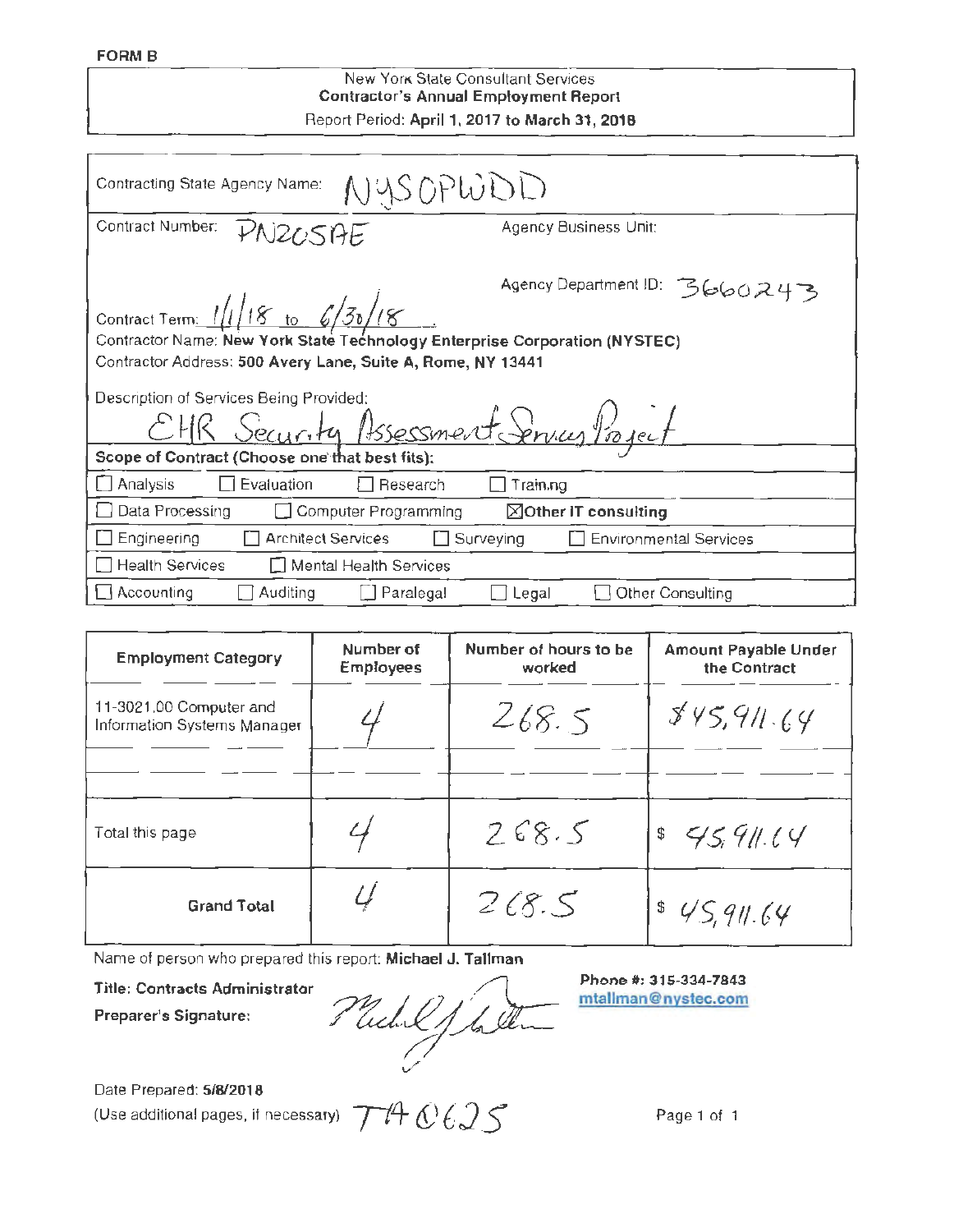#### New York State Consultant Services Contractor's Annual Employment Report Report Period: April 1, 2017 to March 31, 2018

| NYSOPWDD<br>Contracting State Agency Name:                                                                                                                                                                  |                                 |
|-------------------------------------------------------------------------------------------------------------------------------------------------------------------------------------------------------------|---------------------------------|
| Contract Number:<br>PNZOSAF                                                                                                                                                                                 | <b>Agency Business Unit:</b>    |
|                                                                                                                                                                                                             | Agency Department ID: 3660243   |
| Contract Term: $10 \left  \frac{12}{50} \frac{23}{16} \right $<br>Contractor Name: New York State Technology Enterprise Corporation (NYSTEC)<br>Contractor Address: 500 Avery Lane, Suite A, Rome, NY 13441 |                                 |
| Description of Services Being Provided:<br>CCO Information Technology Support Phase Z                                                                                                                       |                                 |
| Scope of Contract (Choose one that best fits):                                                                                                                                                              |                                 |
| $\Box$ Analysis<br>Evaluation<br>Research                                                                                                                                                                   | Training                        |
| Data Processing<br>Computer Programming                                                                                                                                                                     | $\boxtimes$ Other IT consulting |
| Engineering<br>Architect Services<br>$\Box$ Surveying                                                                                                                                                       | <b>Environmental Services</b>   |
| <b>Health Services</b><br>Mental Health Services                                                                                                                                                            |                                 |
| Auditing<br>$\Box$ Accounting<br>Paralegal                                                                                                                                                                  | Other Consulting<br>Legal       |

| <b>Employment Category</b>                             | Number of<br><b>Employees</b> | Number of hours to be<br>worked | <b>Amount Payable Under</b><br>the Contract |
|--------------------------------------------------------|-------------------------------|---------------------------------|---------------------------------------------|
| 11-3021.00 Computer and<br>Information Systems Manager | $12-$                         |                                 | $2,072.50$ \$343.02416                      |
|                                                        |                               |                                 |                                             |
| Tota this page                                         | 17                            | 2,072.50                        | $1$ \$343,024.16                            |
| <b>Grand Total</b>                                     | 1 L                           | 2,07250                         | $1^{\circ}343.02416$                        |

Name of person who prepared this report: Michael J. Tallman

Phone#: 315-334-7843 Title: Contracts Administrator Michael / bille [allman@nystec.com](mailto:allman@nystec.com) Preparer's Signature:

Date Prepared: 5/8/2018 (Use additional pages, if necessary)  $T H V / J$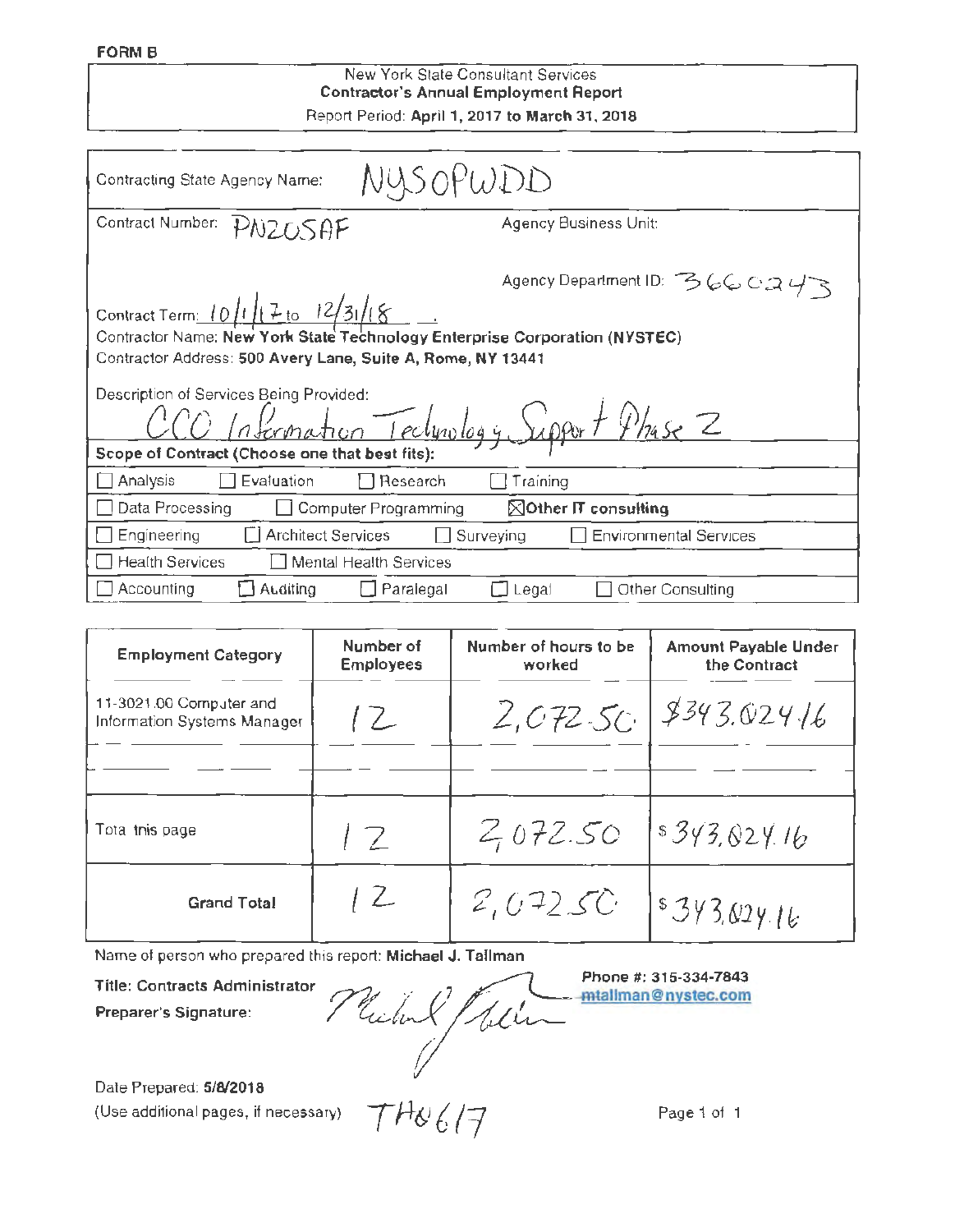OSC Use Only: Reporting Code: Category Code:

#### **State Consultant Services Contractor's Annual Employment Report**

Report Period: April 1, 2017 to March 31, 2018

| Contracting State Agency Name: Office for People With Developmental Disabilities |
|----------------------------------------------------------------------------------|
| Agency Code: xinknown 3660243                                                    |
| Contract Number: PR65777/PH65777                                                 |
| Contract Term: 11 / 01 / 2012 to 10/ 30 / 2018                                   |
| Contractor Name: Logic House Ltd.                                                |
| Contractor Address: 49950 Jefferson Street, Suite 130-391, Indio CA 92201        |
| Description of Services Being Provided: Various Hourly Based IT Services         |
| Agency Business Unit: unknown Agency Department ID: unknown                      |
|                                                                                  |

| Scope of Contract (Choose one that best fits):<br>Analysis □ Evaluation □ Research □ Training □<br>Data Processing $\Box$ Computer Programming X Other IT consulting $\Box$<br>Engineering □ Architect Services □ Surveying □ Environmental Services □<br>Health Services   Mental Health Services  <br>Accounting $\Box$<br>Auditing □ Paralegal □ Legal □ |                     | Other Consulting $\square$    |                                      |
|-------------------------------------------------------------------------------------------------------------------------------------------------------------------------------------------------------------------------------------------------------------------------------------------------------------------------------------------------------------|---------------------|-------------------------------|--------------------------------------|
| <b>Employment Category</b>                                                                                                                                                                                                                                                                                                                                  | Number of Employees | <b>Number of Hours Worked</b> | Amount Payable Under<br>the Contract |
| <b>Computer Programmer</b>                                                                                                                                                                                                                                                                                                                                  | 2                   | 2,789.05                      | \$207,792                            |
|                                                                                                                                                                                                                                                                                                                                                             |                     |                               |                                      |
|                                                                                                                                                                                                                                                                                                                                                             |                     |                               |                                      |
|                                                                                                                                                                                                                                                                                                                                                             |                     |                               |                                      |
|                                                                                                                                                                                                                                                                                                                                                             |                     |                               |                                      |
|                                                                                                                                                                                                                                                                                                                                                             |                     |                               |                                      |
|                                                                                                                                                                                                                                                                                                                                                             |                     |                               |                                      |
|                                                                                                                                                                                                                                                                                                                                                             |                     |                               |                                      |
|                                                                                                                                                                                                                                                                                                                                                             |                     |                               |                                      |
| Total this page                                                                                                                                                                                                                                                                                                                                             | 2                   | 2,789.05                      | \$207,792                            |
| Grand Total                                                                                                                                                                                                                                                                                                                                                 |                     | 2,789.05                      | \$207,792                            |
|                                                                                                                                                                                                                                                                                                                                                             |                     |                               |                                      |

| Name of person who prepared this report: Keith A. House<br>Preparer's Signature : |                        |
|-----------------------------------------------------------------------------------|------------------------|
| Preparer's Signature :_                                                           |                        |
| Title: Vice President                                                             | Phone #: 4310 871-2790 |
| Date Prepared: 5 /7/2018                                                          |                        |
| Use additional pages if necessary)                                                | Page 1 of 1            |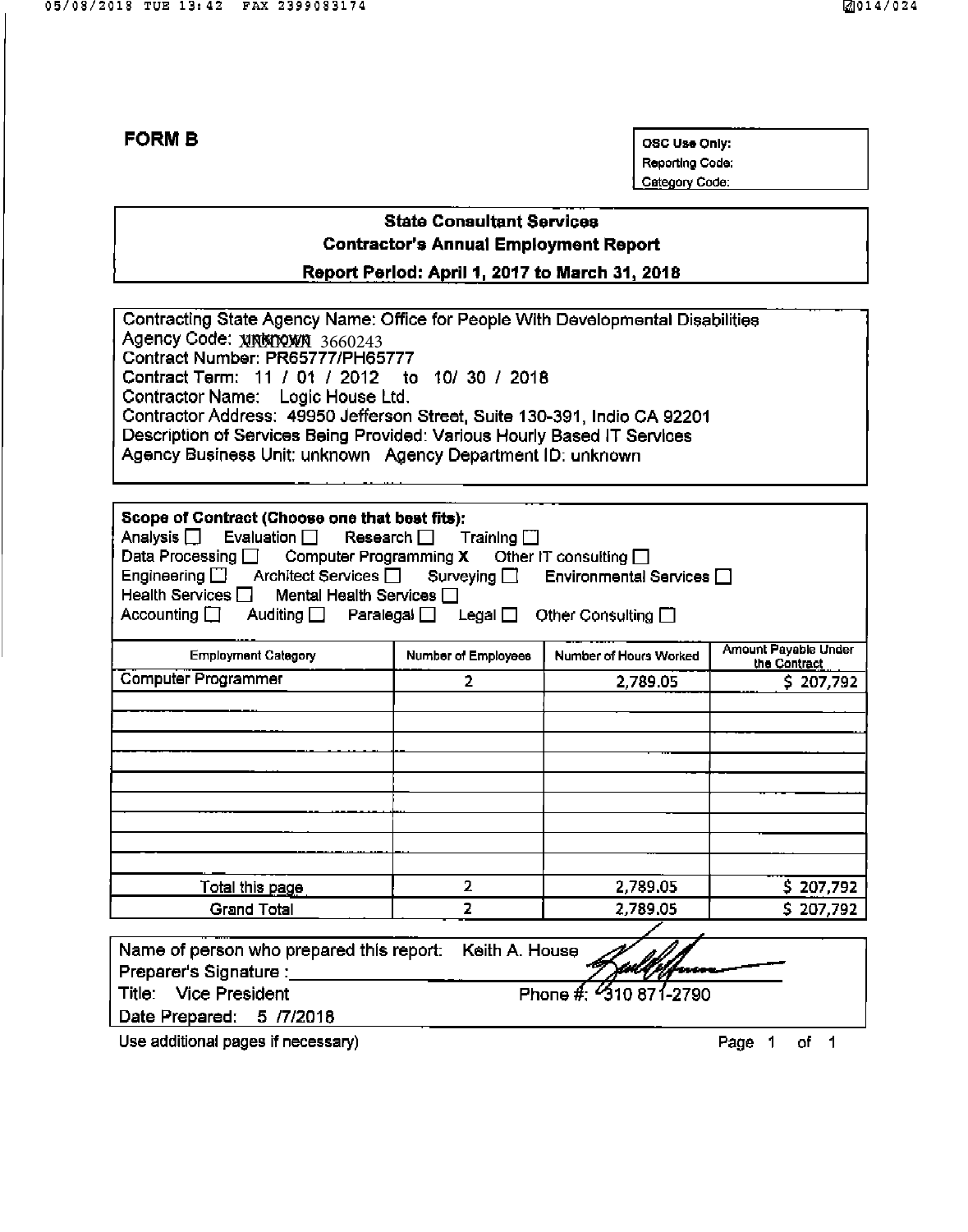|                                                                                                                                                                                                                                                                                       |                                              | <b>New York State Consultant Services</b><br><b>Contractor's Annual Employment Report</b><br>Report Period: April 1, 2017 to March 31, 2018 |                                                    |
|---------------------------------------------------------------------------------------------------------------------------------------------------------------------------------------------------------------------------------------------------------------------------------------|----------------------------------------------|---------------------------------------------------------------------------------------------------------------------------------------------|----------------------------------------------------|
| Contracting State Agency Name: 51000<br>Contract Number: SOSTA00046<br>Contract Term: 07/01/2017 to 06/30/2022<br>Contractor Name: Russell Tobe MD<br>Contractor Address: 26 Whittier Road; Blauvelt, NY 10913<br>Description of Services Being Provided: Health Services             |                                              | <b>Agency Business Unit: OPD01</b><br>Agency Department ID: 3660243                                                                         |                                                    |
| Scope of Contract (Choose one that best fits):<br>$\square$ Analysis<br>$\Box$ Evaluation<br>□ Data Processing<br>Computer Programming<br>Engineering<br>Architect Services □ Surveying<br><b>X</b> Health Services<br>Mental Health Services<br>$\Box$ Accounting<br>$\Box$ Auditing | Research<br>$\Box$ Legal<br>$\Box$ Paralegal | Training<br>□ Other IT consulting<br><b>Environmental Services</b><br>$\Box$ Other Consulting                                               |                                                    |
| <b>Employment Category</b>                                                                                                                                                                                                                                                            | <b>Number of</b><br><b>Employees</b>         | Number of<br><b>Hours Worked</b>                                                                                                            | <b>Amount Payable</b><br><b>Under the Contract</b> |
| <b>Health Services</b>                                                                                                                                                                                                                                                                | 1.00                                         | 160.00                                                                                                                                      | \$64,000.00                                        |
|                                                                                                                                                                                                                                                                                       | 0.00                                         | 0.00                                                                                                                                        | \$0.00                                             |
|                                                                                                                                                                                                                                                                                       | 0.00                                         | 0.00                                                                                                                                        | \$0.00                                             |
|                                                                                                                                                                                                                                                                                       | 0.00                                         | 0.00                                                                                                                                        | \$0.00                                             |
|                                                                                                                                                                                                                                                                                       | 0.00                                         | 0.00                                                                                                                                        | \$0.00                                             |
|                                                                                                                                                                                                                                                                                       | 0.00                                         | 0.00                                                                                                                                        | \$0.00                                             |
|                                                                                                                                                                                                                                                                                       | 0.00                                         | 0.00                                                                                                                                        | \$0.00                                             |
|                                                                                                                                                                                                                                                                                       | 0.00                                         | 0.00                                                                                                                                        | \$0.00                                             |
|                                                                                                                                                                                                                                                                                       | 0.00                                         | 0.00                                                                                                                                        | \$0.00                                             |
|                                                                                                                                                                                                                                                                                       | 0.00                                         | 0.00                                                                                                                                        | \$0.00                                             |
|                                                                                                                                                                                                                                                                                       | 0.00                                         | 0.00                                                                                                                                        | \$0.00                                             |
|                                                                                                                                                                                                                                                                                       | 0.00                                         | 0.00                                                                                                                                        | \$0.00                                             |
|                                                                                                                                                                                                                                                                                       | 0.00                                         | 0.00                                                                                                                                        | \$0.00                                             |
| <b>Total this Page</b>                                                                                                                                                                                                                                                                | 1.00                                         | 160.00                                                                                                                                      | \$64,000.00                                        |
| <b>Grand Total</b>                                                                                                                                                                                                                                                                    | 1.00                                         | 160                                                                                                                                         | \$64,000                                           |

Name of person who prepared this report: Russell Tobe

Title: Medical Director

 $7031$ Preparer's Signature: Date Prepared: 4//25/2018

Phone#: 773-758-7877

(Use additional pages, if necessary) example the control of the Page 1 of 1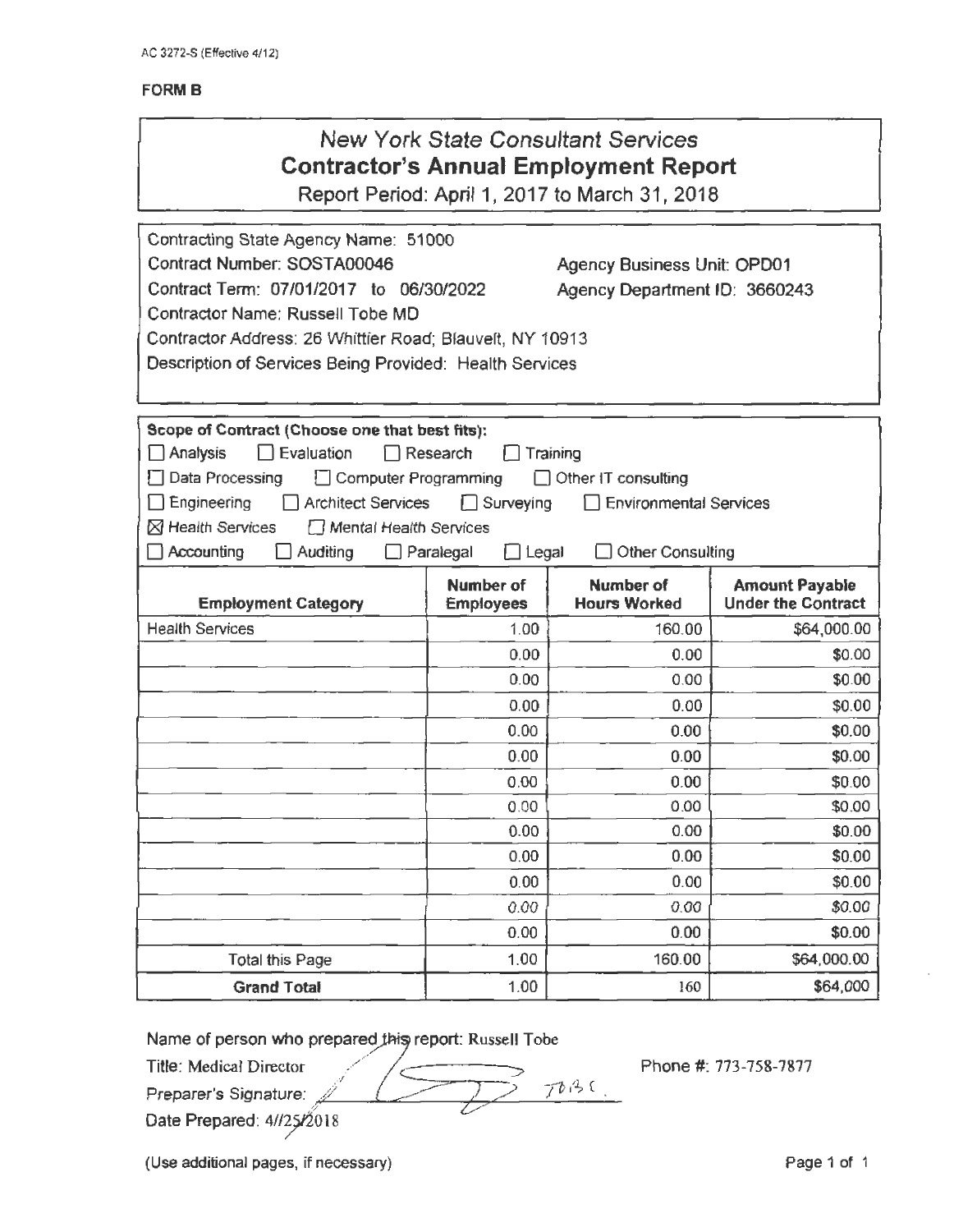#### New York State Consultant Services **Contractor's Annual Employment Report**

Report Period: April 1, 2017 to March 31, 2018

Agency Business Unit: OPD01 Agency Department ID: 3660243

Contracting State Agency Name: New York State Office for People With developmental Disabilities

Contract Number: TLC0015

Contract Term : 01/01/2018 to 06/30/2018

Contractor Name: Rhonda Everdyke

Contractor Address: 16 Jefferson Ave

Geneva, NY 14456

Description of Services Being Provided: Regional Coordinator for National Core Indicator Survey Project

#### **Month I: January**

- Attend Statewide NCI Training for MSC
- Coordinate Regional Meeting with NCI Liaison, MSC Liaison, Interviewer Staff, & NCI Project Manager
- Attend introductory training in Albany about NCI and role and responsibility of being a regional coordinator & interviewer training (i.e., Consumer Survey, Data Collection, ODESA) All interviewer staff is expected to be hired and in attendance at this meeting
- Coordinate with DDSO Liaisons to hire NCI interviewers (80-120 hours)
- Send pre-survey and background information to MSC agencies and follow-up with MSC agencies to receive requested background information (24-48 hours)
- Manage Regional Interviewer staff (Incl. reviewing payments & verifying documents)
- Invoice: Progress of month 1

#### **Month 2: February**

- Attend biweekly NCI project meetings (2 hours)
- Plan, and lead NCI interviewer training
- Follow-up with MSC agencies for background information, and follow prescribed NCI communication strategy (8-16 hours)
- Assign 2-5 surveys to each interviewer and follow-up with interviewers to ensure the first set of interviews are completed (8-16 hours)
- Observe & evaluate each interviewer conducting 1-2 survey(s) (16-32 hours)
- Review completed surveys for quality purposes (8-16 hours)
- Conduct surveys (5-10) and enter into ODESA (40-80 hours)
- Administration/HR time (4-8 hours)
- Invoice: Report progress of month 2, include data collection progress and response rate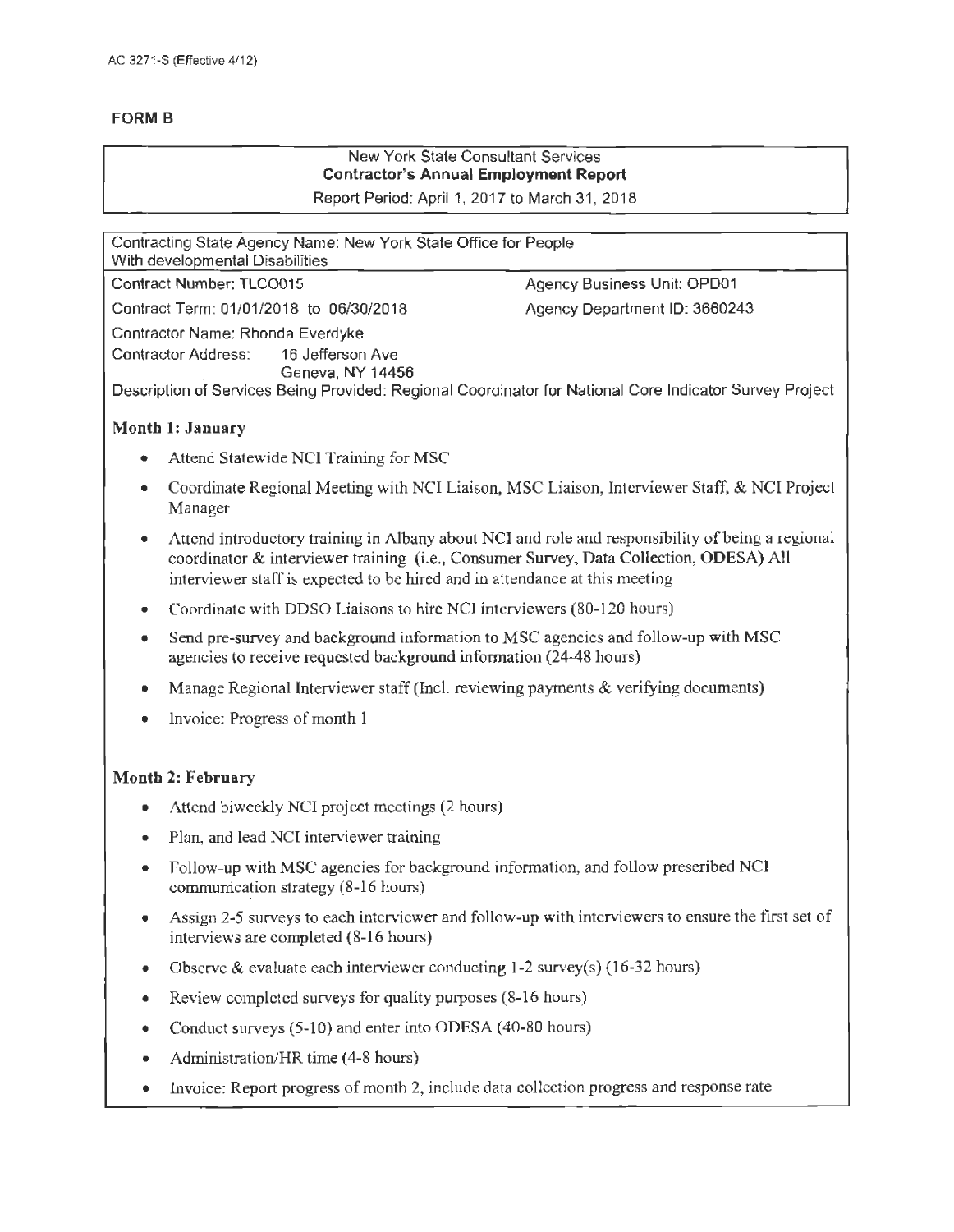| <b>FORM B</b> |  |
|---------------|--|
|               |  |
|               |  |

|                                                                                                                                                                                                                      | <b>New York State Consultant Services</b><br><b>Contractor's Annual Employment Report</b> |                                  |                                                    |  |
|----------------------------------------------------------------------------------------------------------------------------------------------------------------------------------------------------------------------|-------------------------------------------------------------------------------------------|----------------------------------|----------------------------------------------------|--|
|                                                                                                                                                                                                                      | Report Period: April 1, 2017 to March 31, 2018                                            |                                  |                                                    |  |
| Contracting State Agency Name: New York State Office for People<br>With developmental Disabilities                                                                                                                   |                                                                                           |                                  |                                                    |  |
| Contract Number: TLCO016                                                                                                                                                                                             |                                                                                           | Agency Business Unit: OPD01      |                                                    |  |
| Contract Term, 01/01/2018 to 00/30/2018                                                                                                                                                                              |                                                                                           | Agency Department ID: 3660243    |                                                    |  |
| Contractor Name: Melodie A.Robinson<br>Contractor Address:<br>4291 State Route 46<br>Munnsville, NY 13409<br>Description of Services Being Provided: Regional Coordinator for National Core Indicator Survey Project |                                                                                           |                                  |                                                    |  |
| Scope of Contract (Choose one that best fits):                                                                                                                                                                       |                                                                                           |                                  |                                                    |  |
| Evaluation<br>Analysis                                                                                                                                                                                               | Research                                                                                  | Training                         |                                                    |  |
| Data Processing                                                                                                                                                                                                      | <b>Computer Programming</b>                                                               | Other IT consulting              |                                                    |  |
| <b>Architect Services</b><br>Engineering                                                                                                                                                                             | $\Box$ Surveying                                                                          |                                  | <b>Environmental Services</b>                      |  |
| <b>Health Services</b>                                                                                                                                                                                               | Mental Health Services                                                                    |                                  |                                                    |  |
| Accounting<br>Auditing                                                                                                                                                                                               | Paraíegal                                                                                 | $\Box$ Legal                     | $\boxtimes$ Other Consulting                       |  |
| <b>Employment Category</b>                                                                                                                                                                                           | Number of<br><b>Employees</b>                                                             | Number of<br><b>Hours Worked</b> | <b>Amount Payable</b><br><b>Under the Contract</b> |  |
| 43-1011.00 - First-Line Supervisors<br>Office<br>of<br>Administrative<br>and<br>Support Workers                                                                                                                      | 1                                                                                         | 310                              | 16,299.00                                          |  |
|                                                                                                                                                                                                                      |                                                                                           |                                  |                                                    |  |
| Total this page                                                                                                                                                                                                      |                                                                                           |                                  | 16,299 00                                          |  |
|                                                                                                                                                                                                                      |                                                                                           |                                  |                                                    |  |

Title: NCI Regional Coordinator 315-527-0282 Phone #: Preparer's Signature: hinson  $\Delta$ Date Prepared:05/02/2018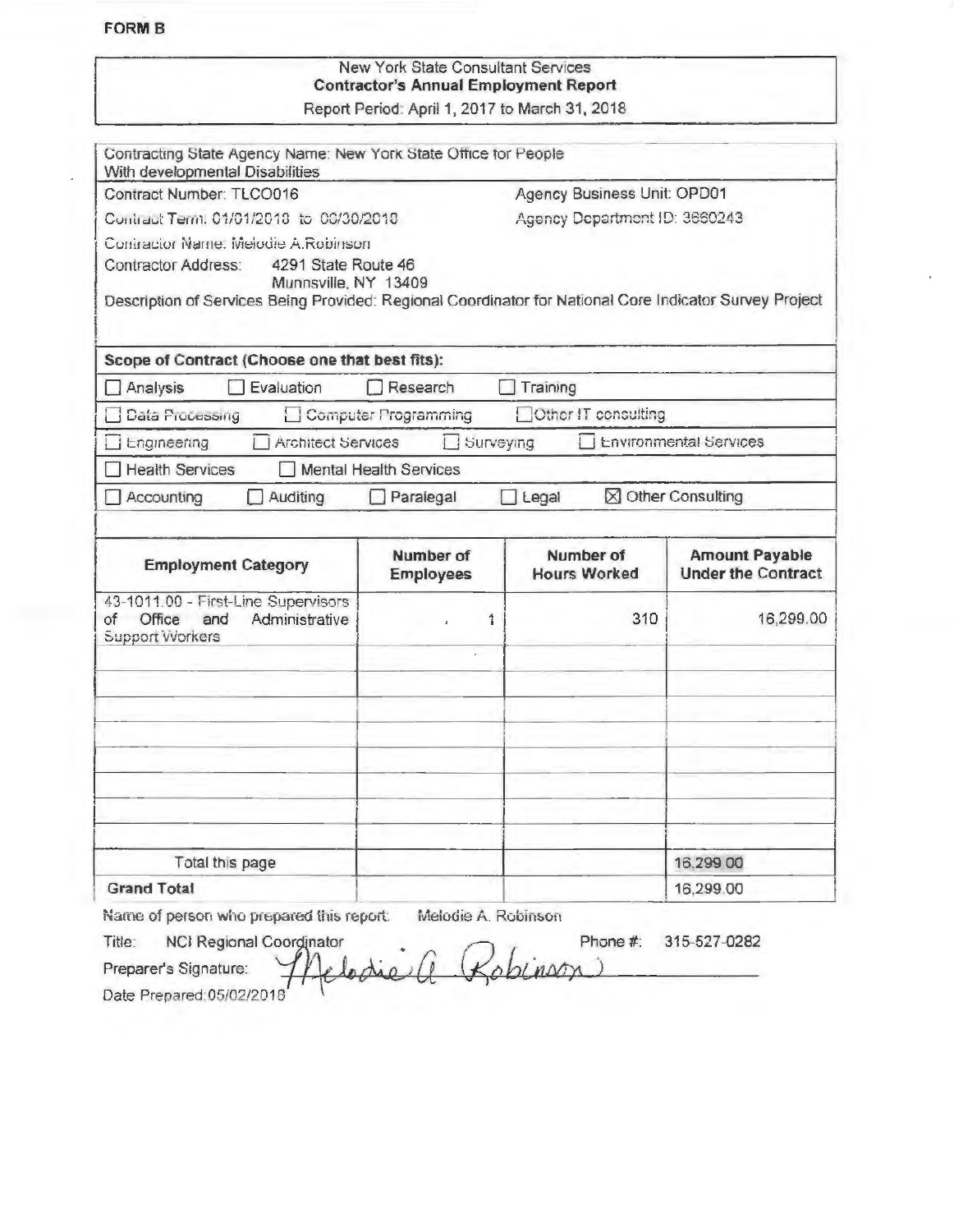\\Ar' , ~\\~ ~ 3271-S (Effooli•e 41121

# $\mathcal{H}$ <sup>1</sup> FORM B

#### New York State Consultant Services Contractor's Annual Employment Report

Report Period: April 1, 2017 to March 31, 2018

| Contracting State Agency Name: New York State Office for People<br>With developmental Disabilities                              |                                         |                                  |                                                    |  |
|---------------------------------------------------------------------------------------------------------------------------------|-----------------------------------------|----------------------------------|----------------------------------------------------|--|
| Contract Number: TLCO017                                                                                                        |                                         |                                  | Agency Business Unit: OPD01                        |  |
|                                                                                                                                 | Contract Term: 01/01/2018 to 06/30/2018 |                                  | Agency Department ID: 3660243                      |  |
| Contractor Name: Heidi Brown                                                                                                    |                                         |                                  |                                                    |  |
| Contractor Address:<br>124 Meadowood Rd                                                                                         |                                         |                                  |                                                    |  |
| Montgomery, NY 12549<br>Description of Services Being Provided: Regional Coordinator for National Core Indicator Survey Project |                                         |                                  |                                                    |  |
|                                                                                                                                 |                                         |                                  |                                                    |  |
| Scope of Contract (Choose one that best fits):                                                                                  |                                         |                                  |                                                    |  |
| Evaluation<br>Analysis                                                                                                          | Research                                | Training                         |                                                    |  |
| Data Processing                                                                                                                 | <b>Computer Programming</b>             | $\Box$ Other IT consulting       |                                                    |  |
| <b>Environmental Services</b><br><b>Architect Services</b><br>Engineering<br>Surveying                                          |                                         |                                  |                                                    |  |
| <b>Health Services</b>                                                                                                          | Mental Health Services                  |                                  |                                                    |  |
| Other Consulting<br>Accounting<br>Auditing<br>Legal<br>Paralegal                                                                |                                         |                                  |                                                    |  |
|                                                                                                                                 |                                         |                                  |                                                    |  |
| <b>Employment Category</b>                                                                                                      | Number of<br><b>Employees</b>           | Number of<br><b>Hours Worked</b> | <b>Amount Payable</b><br><b>Under the Contract</b> |  |
| 43-1011.00 - First-Line Supervisors<br>Office<br>Administrative<br>οf<br>and                                                    | 1                                       | 422                              | 17000.01                                           |  |
| <b>Support Workers</b>                                                                                                          |                                         |                                  |                                                    |  |
|                                                                                                                                 |                                         |                                  |                                                    |  |
|                                                                                                                                 |                                         |                                  |                                                    |  |
|                                                                                                                                 |                                         |                                  |                                                    |  |
|                                                                                                                                 |                                         |                                  |                                                    |  |
|                                                                                                                                 |                                         |                                  |                                                    |  |
|                                                                                                                                 |                                         |                                  |                                                    |  |
|                                                                                                                                 |                                         |                                  |                                                    |  |
| Total this page                                                                                                                 |                                         |                                  | \$17000.01                                         |  |
| <b>Grand Total</b>                                                                                                              |                                         |                                  | \$17000.01                                         |  |
| Name of person who prepared this report:                                                                                        | Heidi Brown                             |                                  |                                                    |  |
| NCI Regional Coordinator/HV/Taconic Regions<br>Title:                                                                           |                                         | Phone #:                         | $(845)$ 361-4203                                   |  |
| Preparer's Signature:                                                                                                           |                                         |                                  |                                                    |  |

Date Prepared: 05/03/2018